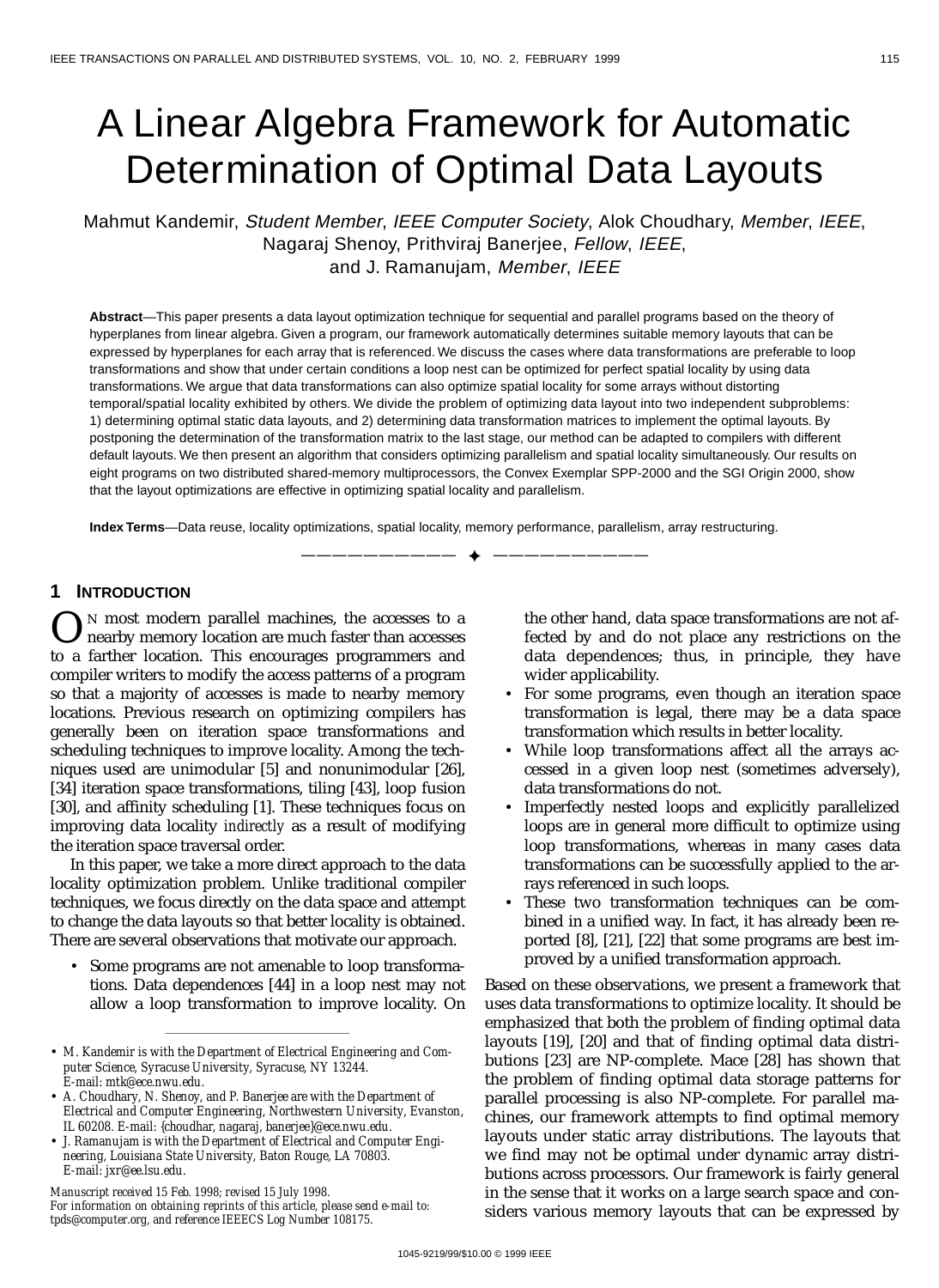and

hyperplanes. Specifically, in this paper we make the following contributions:

- We show how the hyperplane theory can be used for optimizing cache locality.
- A method that determines the optimal layouts for all arrays referenced in a given a loop nest is presented.
- It is shown that for a single loop nest, under specific conditions, data layout transformations can optimize the nest for perfect locality.
- We discuss how our method can optimize multiple loop nests simultaneously and how it can be used to improve locality taking into account parallelism.
- We present experimental results on two distributed shared-memory machines, namely, the Convex Exemplar SPP-2000 and the SGI Origin 2000, to validate our theoretical results.

In this paper, when we talk about loop transformations, we mean linear transformations of the iteration space that can be expressed by square nonsingular transformation matrices [44]. Similarly, the data transformations we consider can be expressed as linear nonsingular square transformation matrices. It should be noted that data transformations may be useful in other areas besides optimizing for spatial locality. For example, the shift transformation can prove useful in dealing with alignment of data on page or cache line boundaries [31]. In this paper, we do not consider the shift type of layout transformations.

The remainder of this paper is organized as follows: In Section 2, we outline the notation used and review concepts, such as reuse and locality. Section 3 presents an overview of hyperplane theory and Section 4 shows how to use that theory to optimize memory layouts of arrays referenced in loop nests. In Section 5, we present a layout optimization algorithm specifically designed for shared memory multiprocessors. In Section 6, we explain how to obtain a suitable data transformation matrix to generate optimized code. In Section 7, we present experimental results on deriving optimal data layouts for the Convex Exemplar and the SGI Origin. Section 8 discusses the interaction between data distribution and memory layouts on distributed shared memory (DSM) systems. In Section 9, we discuss the related work and conclude the paper with a summary in Section 10.

#### **2 TECHNICAL PRELIMINARIES**

We view the iteration space of an *n*-deep loop nest as an *n*-dimensional polyhedron where each point is denoted by an  $n \times 1$  column vector  $\overline{I} = (i_1, i_2, ..., i_n)^T$ ; here, each  $i_k$  denotes a loop index with  $i_1$  as the outermost loop and  $i_n$  the innermost. In this paper, we will use  $(i_1, i_2, ..., i_n)$  to denote a loop nest as well as a point in the iteration space. We show the lower and upper limits for a loop i as li and ui, respectively. We assume that the loops are normalized such that the step size is one. Also, we assume that all the loop bounds and subscript expressions are affine functions of enclosing loop indices. Many regular scientific programs exhibit such structure. Thus, the polyhedron corresponding to the iteration space is bounded by linear inequalities imposed by the loop bounds. Similarly, every array declared in the program defines a polyhedron, each point of which represents an array element; the bounds for this polyhedron are constants and are derived from the array declaration statements. Using these representations of iteration and data spaces, a reference to an array in such a loop nest can be represented by the pair  $(A, \overline{o})$  where *A* is the access (or reference) matrix and  $\bar{\sigma}$  is the offset vector [43], [26]. Essentially, such a reference is an affine mapping  $\bar{f}(\bar{I}) = A\bar{I} + \bar{\sigma}$ , where  $\overline{I}$  is the iteration vector. For example, for the reference *X*( $i$  − 2*j*,  $j$  + 3) occurring in a two-deep loop nest (*i*, *j*), we have

> $A = \begin{pmatrix} 1 & -2 \\ 0 & 1 \end{pmatrix}$  $\overline{\phantom{0}}$ 0 1

$$
\overline{\mathbf{0}} = \begin{pmatrix} 0 \\ 3 \end{pmatrix}.
$$

In general, for a reference to an *m*-dimensional array inside an *n*-dimensional loop nest, the access matrix is of size  $m \times n$ and the offset vector is *m*-element vector. An important class of references is the class of *uniformly generated references* (*UGR*), first defined by Gannon et al. [10].

DEFINITION 1. *Two references*  $(A_1, \overline{a}_1)$  *and*  $(A_2, \overline{a}_2)$  *to the same* 

*array are said to be uniformly generated if*  $A_1 = A_2$ .

An important characteristic of uniformly generated references from the spatial locality point of view is that the memory layout determination process needs to be carried out only once for each set of such references.

In order to obtain high levels of performance from programs running on a sequential or parallel machine that contains some sort of cache memory hierarchy, cache locality should be exploited. That is, a datum brought into the cache should be reused as much as possible before it is replaced. The reuse of the same data while it is still in the cache is termed as *temporal locality*, whereas the use of the nearby data in a cache line is called *spatial locality* [43]. We stress that a program may reuse data, but if that data has been replaced between reuses, we say that it does not exhibit *locality*. Consider the example shown below.

```
do i = li, ui
  do j = lj, uj
   U(j) = V(i) + W(j, i) + X(i, j) + Y(i + j, j)
  enddo
enddo
```
Assuming a column-major memory layout as the default (as, for example, in Fortran), in this loop nest array *U* has temporal reuse in the i loop and spatial reuse in the j loop. Array *V* has temporal reuse in the j loop and spatial reuse in the i loop. Array *W* has only spatial reuse in the j loop. Similarly, arrays *X* and *Y* have only spatial reuses in the i loop. Assuming that the trip count (number of iterations) for both the loops is large, only the reuses associated with the j loop will exhibit locality during execution. Therefore, the exploitable reuses for this nest are the temporal reuse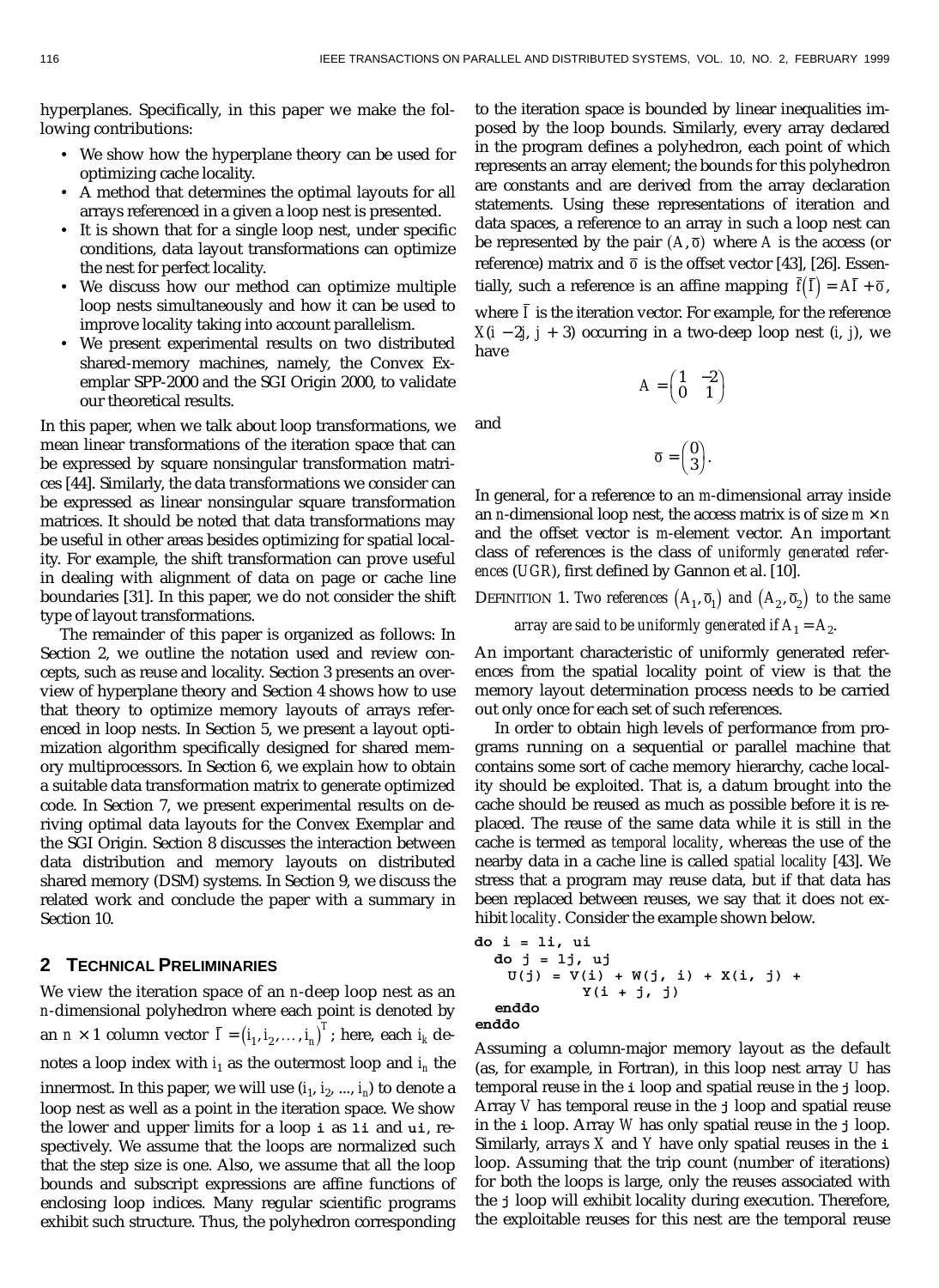

Fig. 1. Different access patterns on two-dimensional iteration and data spaces. Two consecutive iterations access (a) two different columns; (b) the same row; (c) the elements in a diagonal (different columns); (d) the elements in a diagonal (different rows); (e) two consecutive elements in the same diagonal. (In each figure, the rectangular shape on the left denotes iteration space whereas that on the right denotes data space.)

for *V*, and the spatial reuses for *U* and *W*. A large portion of the previous compiler research has focused on locality. Some of the previous research along that direction will be discussed in Section 9. For this example, interchanging [44] two loops will improve the spatial locality for array *X* but destroy the spatial locality for array *W*. Alternatively, if array *X* is stored in memory as row-major, without loop interchange the spatial locality will be exploited for both *W* and *X*. Fig. 1a shows the original access pattern assuming a column-major layout for array *X*. The rectangular shape on the left denotes iteration space, whereas that on the right denotes data space. The data accessed by two consecutive iterations fall into different columns, which causes the spatial locality to be poor for this reference. Instead, as shown in Fig. 1b, converting the memory layout of this array into row-major causes two consecutive iterations to access the same row. The situation for array *Y*, however, is more complicated, as neither a column-major (Fig. 1c) nor a rowmajor (Fig. 1d) layout storage improves locality. Instead, this array should be stored diagonally in memory so that two consecutive iterations access elements on the same diagonal as shown in Fig. 1e.

In this paper, we are interested in deriving data transformations for different arrays accessed in a loop nest such that the innermost loop exhibits maximum spatial locality.

## **DEFINITION** 2. *Two iteration points*  $\overline{I} = (i_1, i_2, \dots, i_n)$  *and*  $\bar{J} = (j_1, j_2, \ldots, j_n)$  are said to have "proximity in time" if, *for all k*  $(1 \le k \le n-1)$ ,  $i_k = j_k$ .

Under this definition, for a two-dimensional iteration space given by (*i*, *j*) and bounded by  $1 \le i \le 20$  and  $1 \le i \le 20$ , iterations (2, 3) and (2, 10) have proximity in time, whereas iterations (2, 20) and (3, 5) do not. It should be noted that this definition of proximity in time is coarse grained and does not hold in the boundaries of the iteration space. But as will be shown later, it is very suitable for our purposes. While optimizing the loop nests for spatial locality, we will concentrate only on two successive iterations of the innermost loop and omit the bounds of the iteration space.

#### **3 OVERVIEW OF HYPERPLANES**

In an *m*-dimensional space, a *hyperplane* can be defined as a set of tuples

$$
\{(a_1, a_2,..., a_m) | g_1a_1 + g_2a_2 + ... + g_ma_m = c\},\
$$

where  $g_1, g_2, ..., g_m$  are rational numbers called hyperplane coefficients and *c* is a rational number called hyperplane constant [16], [33], [36]. A hyperplane vector (*g*1, *g*2, ..., *gm*) defines a *hyperplane family* where each member hyperplane has the same hyperplane vector but a different *c* value. For convenience, we use a row vector  $\overline{g}^T = (g_1, g_2, ..., g_m)$  to denote such a hyperplane family, whereas *g* corresponds to the column vector representation of the same hyperplane family. When there is no confusion, we use  $g^T$  instead of  $\overline{g}^T.$ 

We say that two data points (array elements)  $\overline{d_1}$  and  $\overline{d_2}$ (in a multidimensional array) belong to the same data hyperplane *g* if

$$
g^T \overline{d}_1 = g^T \overline{d}_2. \tag{1}
$$

For example, in a two-dimensional array space, a hyperplane vector such as (0, 1) indicates that two array elements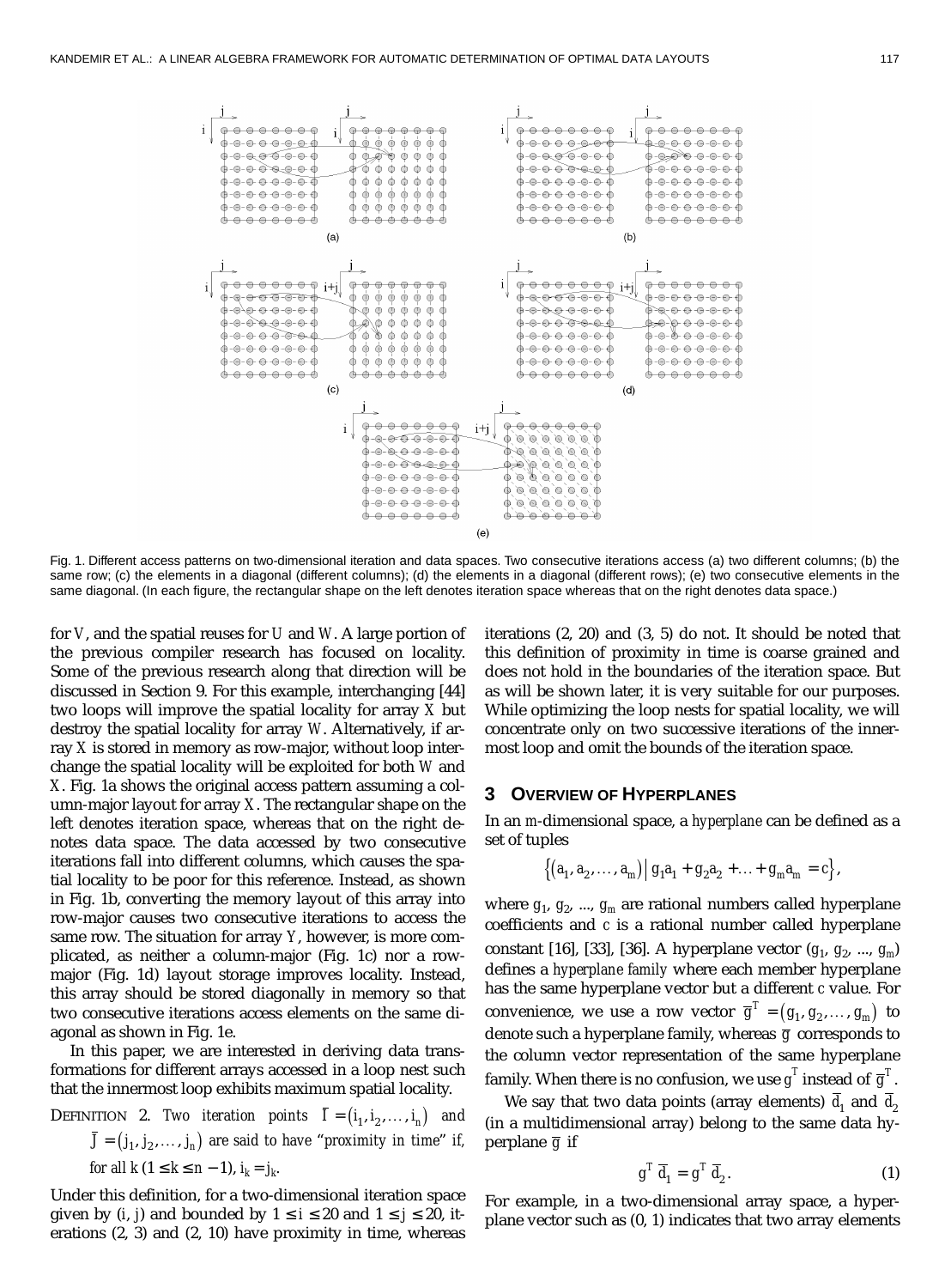TABLE 1 A FEW POSSIBLE LAYOUTS AND THE ASSOCIATED HYPERPLANES FOR TWO-DIMENSIONAL ARRAYS

| row-major | column-major   diagonal   anti-diagonal |  |
|-----------|-----------------------------------------|--|
| (1,0)     | (0,1)                                   |  |

belong to the same hyperplane as long as they have the same value for the column index (i.e., the second dimension); the value for the row index does not matter.

Two data elements may belong to more than one hyperplane as well. For example, in a three-dimensional array space, two data elements may belong to a hyperplane (0, 0, 1) as well as to another hyperplane (0, 1, 0).

DEFINITION 3. *Two data points*  $\overline{d}_1$  *and*  $\overline{d}_2$  *are said to have* "*proximity in space*" *or* "*spatial locality*" *for a given data hyperplane*  $g^T$  *if (1) holds for them.* 

As an example, let us focus on hyperplane family defined by  $g^T = (0, 1)$ . Such a hyperplane family defines column hyperplanes on the data space (see Fig. 1a). An array element (*a*, *b*) belongs to a column (hyperplane) with constant *c* if and only if  $b = c$ . In that case, we can say, for instance, that the array elements  $(3, 4)$  and  $(5, 4)$  have spatial locality (because they are on the same hyperplane), whereas the elements (3, 4) and (3, 5) do not. In other words, as long as the two elements have the same value for the column index they have spatial locality. As with the previous definition, this spatial locality notion is coarse grained and does not hold at the array boundaries. Notice that if we do not care about the relative order of hyperplanes, we can use the hyperplane (0, 1) to denote column-major memory layout in a two-dimensional data space. A few possible memory layouts and their associated hyperplane vectors for twodimensional case are given in Table 1.

In a two-dimensional space, if we ignore the relative order of hyperplanes, a single hyperplane family is sufficient to define a memory layout partially. In three- or higherdimensional cases, we may have to take into account more than one hyperplane families. As explained later, two data elements in a three-dimensional array stored as columnmajor have spatial locality if they have spatial locality with respect to (0, 0, 1) *and* (0, 1, 0), that is, if they have the same indices except for the first dimension. The idea can be generalized to higher dimensions as well.

With our definitions of "proximity in time" (for iteration space) and "proximity in space" (for data space) we are now ready to give our locality definition for a loop nest.

- DEFINITION 4. *Ignoring the loop and array bounds, a loop nest has "spatial locality" for a given reference R if two iteration points that have proximity in time access data points (both using R) that have proximity in space.*
- DEFINITION 5. *Ignoring the loop and array bounds, a loop nest has "perfect spatial locality" if it has "spatial locality" for each reference R that it encloses.*

It should be noted that our definition of spatial locality is broader than the usual meaning of the word as used by previous researchers. We also note that our spatial locality definition is only with respect to the innermost loop in the nest.

Finally, we only consider self-spatial reuses (i.e., reuses that originate from a single reference). If a spatial reuse originates from distinct references, we call it group-spatial reuse [43]. Since the cases where group-spatial reuse introduces an added dimension to the self-spatial reuse vector space are very rare, in this paper, we focus only on self-spatial reuses.

## **4 OPTIMIZING SPATIAL LOCALITY BY USING DATA LAYOUT TRANSFORMATIONS**

#### **4.1 Problem Definition**

Traditionally, arrays are stored in either of two forms: rowmajor (as in C) and column-major (as in Fortran). Each such representation implies a "fastest changing" or "innermost" dimension, that is, a dimension whose index changes faster than any other dimension in a given sequence of consecutive elements. As an example, for a multidimensional array stored in row-major, the last dimension is the fastest changing dimension. This fact can be seen by simply observing indices of a sequence of elements stored in memory such as … (2, 3), (2, 4), (2, 5) … for a two-dimensional rowmajor array. Similarly, for a multidimensional columnmajor array, the first dimension is the fastest changing dimension. This storage scheme can easily be generalized by selecting a dimension and making it the fastest changing dimension, then selecting a second fastest changing dimension, and so on. In this way, an *m*-dimensional array can be stored in memory in *m*! different ways, each corresponding to a predetermined ordering of dimensions. Although such a scheme is quite general, it does not handle all possible memory layouts such as diagonal (skewed) layouts. An example that requires a diagonal layout is the reference  $Y(i + j, j)$  in the loop nest given above. Assuming that the default layout is column-major in this example, the layout of array *Y* should be skewed along the diagonal, as shown in Fig. 1e, for the best locality to be obtained; that is, the elements on a diagonal should be contiguously stored in memory. The relative order of diagonals with respect to each other is of secondary importance provided that the array sizes are large enough in each dimension. Of course, for a reader, concluding that the skewed layout is optimal for this case is easy, but the general question of determining the required data layouts automatically for the arrays referenced in a given loop nest is an open research problem. This paper addresses this problem and offers an automatic strategy based on the current parallelizing compiler technology and hyperplane theory discussed earlier for determining the suitable memory layouts and data transformations to obtain them. We divide the problem of optimizing locality into two separate subproblems:

- 1) determination of optimal memory layouts that are defined by hyperplanes, and
- 2) data space transformations to obtain (or implement) optimal layouts.

Each subproblem can be solved independently. Previously, [8], [21], [22], and [25] offered algorithms to handle the first subproblem, whereas [31] and [25] offered methods to handle the second problem. In fact, the second problem arises because there is no way of specifying the array layouts in conventional languages like Fortran and C.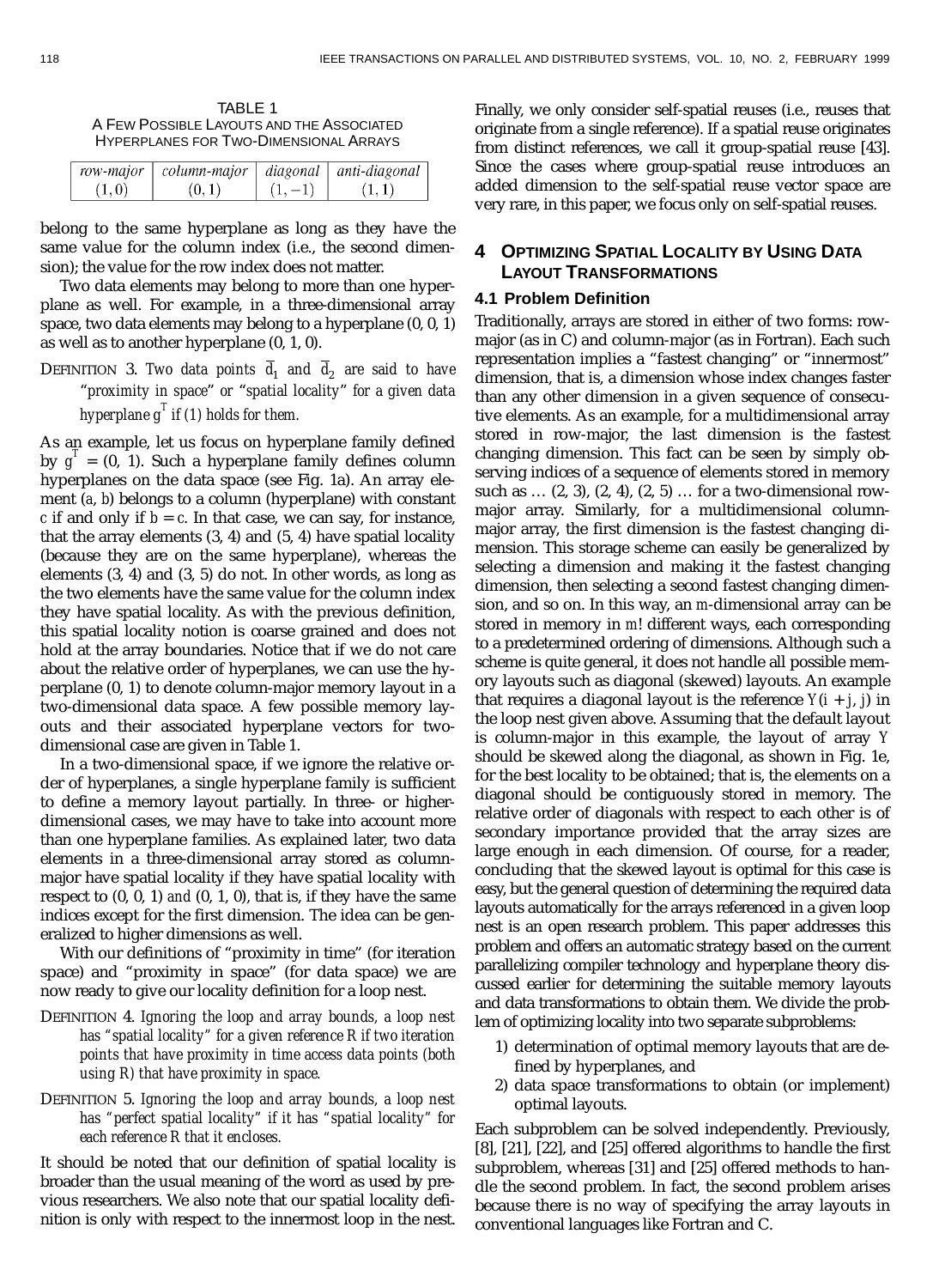We note that since a one-dimensional array can only be stored in one way (using linear layout mappings), the data space transformations are only meaningful for two or higher dimensional arrays. It should also be stressed, however, that in some cases, data layout transformations can be applied to one-dimensional arrays as well, provided that the arrays can be delinearized first [29].

Our main objective in this paper is to solve the first subproblem mentioned above, namely, finding optimal memory layouts for each array referenced in a single nest. Once the compiler decides a suitable layout for each array, it is a mechanical process to find the corresponding data transformation matrices to implement the chosen layouts in a given compiler. We choose to separate the problem of determining optimal layout from the problem of finding a suitable data transformation to implement it. The reason for this decision is to make our framework easy to adapt to languages with different default layouts as well as to have explicit memory layout representations.

The problem we address in this paper is defined as follows:

Given a program in which a number of arrays are accessed, what are the suitable memory layouts for each array such that the loop nests in the program will have spatial locality (as defined earlier) with respect to each reference that they enclose? If this is not possible, we want to maximize the number of references for which this is possible.

Chandra et al. [6] indicate that due to some conditions related to storage and sequence assumptions about the arrays and to passing arrays as subroutine arguments, data transformations may not always be legal. We assume no such situation occurs for the example programs given in this paper. Chandra et al. [6] also propose methods on how to cope with storage sequence and parameter passing problems when data transformations are to be applied. Investigating these issues is beyond the scope of this paper.

#### **4.2 Determining Optimal Layouts**

In this section, we present our data space restructuring framework in detail. In particular, we show how to determine optimal layouts for different arrays referenced in a loop nest. We start by observing that given large array bounds and trip counts for the enclosing loops, the spatial behavior of a reference is largely determined by the innermost loop index. Let us now concentrate on two consecutive iterations  $\bar{I}$  and  $\bar{I}_{next}$  of a given loop nest of depth *n*. These two iterations have identical values for each loop index except for the innermost loop, i.e.,

$$
\bar{I} = \begin{pmatrix} i_1 \\ \vdots \\ i_{n-1} \\ i_n \end{pmatrix}
$$

and

$$
\overline{I}_{next} = \begin{pmatrix} i_1 \\ \vdots \\ i_{n-1} \\ 1 + i_n \end{pmatrix}
$$

In order to exploit the locality for a reference *R* denoted by the access matrix  $A_R$ , two consecutive iterations  $\bar{I}$  and  $\bar{I}_{\text{next}}$ , as defined above, should access two data elements that have spatial locality in the data space. In particular, we want the accessed elements to be neighbors so that they can reside on the same (or at least neighboring) cache line(s). We can now give the following result:

LEMMA 1. *A given loop nest of depth n exhibits spatial locality with respect to a reference R (denoted by an*  $m \times n$  *access matrix*  $A_R$ ) to an m-dimensional array if, for each vector  $\overline{g}$ *defining the memory layout,*

$$
\overline{g} \in Ker\big\{a_n\big\},\tag{2}
$$

*where*  $a_n$  *is the row vector form of the last column of*  $A_R$ .

PROOF. Two data elements accessed by  $\overline{I}$  and  $\overline{I}_{next}$  are  $A_R\overline{I} + \overline{\sigma}$  and  $A_R\overline{I}_{next} + \overline{\sigma}$ , respectively. From (1), in order to have spatial locality

$$
g^{T}(A_{R}\overline{I} + \overline{o}) = g^{T}(A_{R}\overline{I}_{next} + \overline{o}) \Rightarrow g^{T}(A_{R}\overline{I})
$$
  
\n
$$
= g^{T}(A_{R}\overline{I}_{next}) \Rightarrow g^{T}(A_{R}(\overline{I}_{next} - \overline{I})) = 0.
$$
  
\nSince  $\overline{I}_{next} - \overline{I} = (0, \dots, 0, 1)^{T}$ , we have  
\n
$$
g^{T}(A_{R}((0, \dots, 0, 1)^{T})) = 0 \Rightarrow g^{T}\overline{a_{n}} = 0 \Rightarrow a_{n}\overline{g} = 0
$$
  
\n
$$
\Rightarrow \overline{g} \in Ker\{a_{n}\}.
$$

Whenever we can find such a hyperplane  $\bar{g}$ , we use one such that  $gcd{g_1, g_2, ..., g_m}$  is the smallest. Consider the following loop nest:

do i = li, ui do j = lj, uj U(i, j) = V(j, i) + W(i + j, i) + X(i + j, j) + Y(n - j, i + j) enddo enddo

Assuming that the default layout is column-major for all arrays, the only exploitable spatial reuses in this loop nest are due to arrays *V* and *W*. Intuitively, for the optimal cache performance from this loop nest, *U* should be row-major, arrays *V* and *W* should be column-major, *X* should have a diagonal layout, and array *Y* should have antidiagonal layout. We now show how to determine these layouts automatically. In this example, the access matrices are

$$
A_U = \begin{pmatrix} 1 & 0 \\ 0 & 1 \end{pmatrix},
$$
  
\n
$$
A_V = \begin{pmatrix} 0 & 1 \\ 1 & 0 \end{pmatrix},
$$
  
\n
$$
A_W = \begin{pmatrix} 1 & 1 \\ 1 & 0 \end{pmatrix},
$$
  
\n
$$
A_X = \begin{pmatrix} 1 & 1 \\ 0 & 1 \end{pmatrix},
$$

and

$$
A_Y = \begin{pmatrix} 0 & -1 \\ 1 & 1 \end{pmatrix}
$$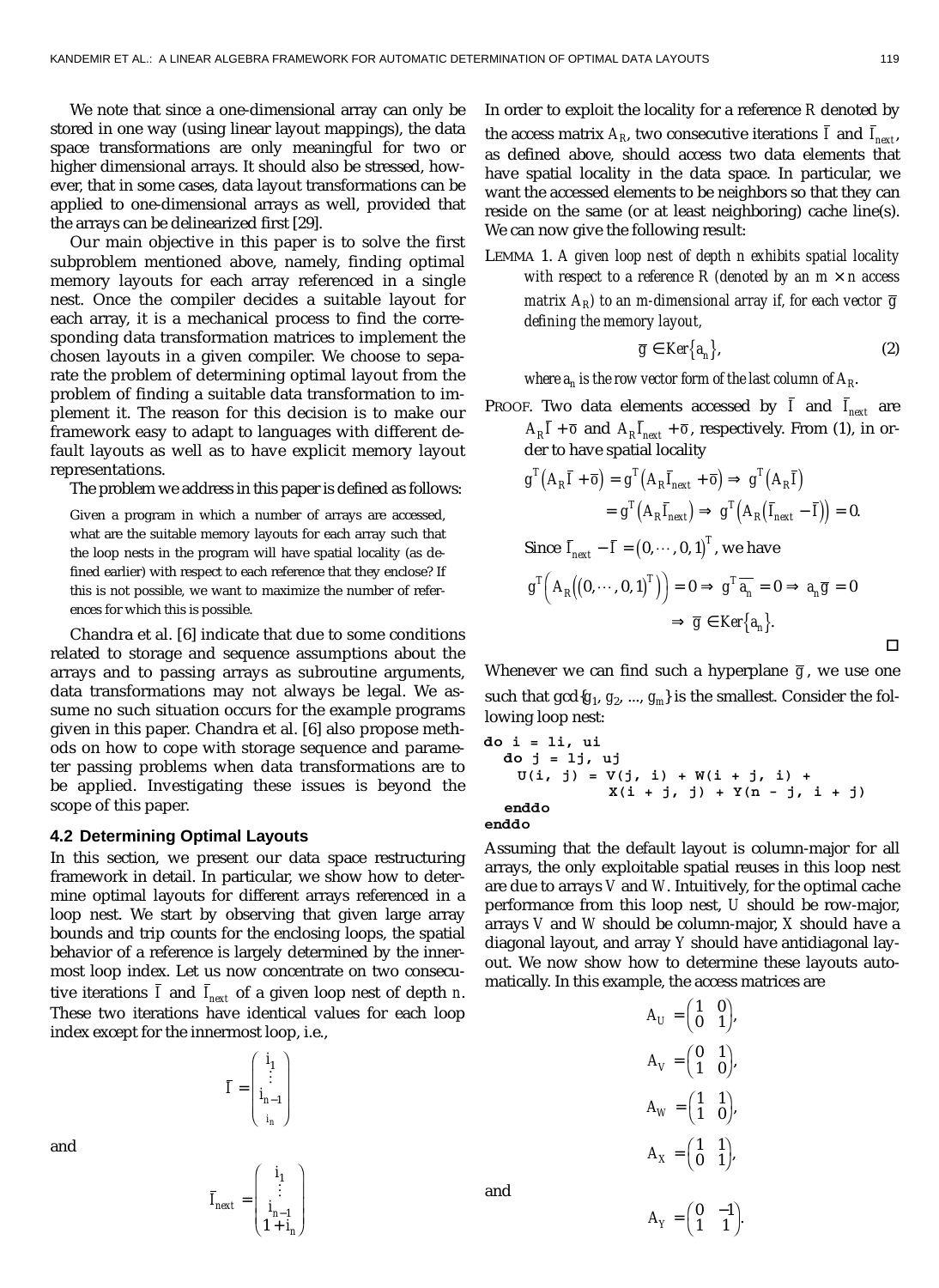Using Lemma 1 given above,

$$
\overline{g_U} \in \text{Ker}\{(0,1)\} \Rightarrow g_U^T = (1,0);
$$
\n
$$
\overline{g_V} \in \text{Ker}\{(1,0)\} \Rightarrow g_V^T = (0,1);
$$
\n
$$
\overline{g_W} \in \text{Ker}\{(1,0)\} \Rightarrow g_W^T = (0,1);
$$
\n
$$
\overline{g_X} \in \text{Ker}\{(1,1)\} \Rightarrow g_X^T = (1,-1);
$$
\n
$$
\overline{g_Y} \in \text{Ker}\{(-1,1)\} \Rightarrow g_Y^T = (1,1).
$$

From Table 1 we see that these vectors represent the optimal layouts for this example.

Notice that our approach as explained so far is superior to those presented in [21] and [8] as neither of those approaches can detect skewed (diagonal) layouts. Diagonal layouts are useful for banded-matrix operations in general. Although some of the banded-matrix applications can be optimized using loop transformations [26], they become so at the expense of complex loop bounds and complex array subscript expressions. The syr2k code from the BLAS library [9] is a typical example of that. These complex bounds and subscript expressions incur lots of run-time overhead in turn. In twodimensional data spaces, a single hyperplane family (denoted by  $\overline{g}$ ) is sufficient to describe the memory layout of an array (provided that the relative orders of hyperplanes are not important). In higher dimensions, however, we may need to use more than one hyperplane family to describe a memory layout. In the following subsection, we concentrate on this issue and take a different look at data layouts.

#### **4.3 Layout Relations**

Let us, for a moment, focus on the layout of array *X* found in the previous example. Such a layout implies that the elements  $X(i, j)$  and  $X(i + 1, j + 1)$  should be stored consecutively in memory in order to obtain the best spatial locality. This fact can also be observed if we consider the spatial positions of two data elements  $(d_1, d_2)$  and  $(d'_1, d'_2)$  under such a layout. In order for these two data points to have spatial locality, the following equality should hold:

$$
(1,-1)\left(\frac{d_1}{d_2}\right)=(1,-1)\left(\frac{d_1'}{d_2'}\right).
$$

This means  $d_1 - d_2 = d_1' - d_2'$ . We refer to this equality as *layout relation*. In fact, each layout relation corresponds to a hyperplane and imposes a constraint between two data points; if those two data points satisfy that constraint, then they are said to have spatial locality with respect to the associated hyperplane. In this example, since (3, 4) and (3, 5) do not satisfy the constraint given above, they do not have spatial locality. On the other hand, the elements (3, 4) and (4, 5) satisfy the constraint, therefore, have spatial locality.

We next consider the following three-dimensional loop nest which accesses three- and two-dimensional arrays.

```
do i = li, ui
  do j = lj, uj
   do k = lk, uk
     U(j, k, i - 2) =V(k, i - 1, j + k) + W(k, i + k)X(i, j, k) = Y(i + j, i + k, j + k) - 1enddo
  enddo
enddo
```
The access matrices for the arrays referenced in this nest are

$$
A_U = \begin{pmatrix} 0 & 1 & 0 \\ 0 & 0 & 1 \\ 1 & 0 & 0 \end{pmatrix},
$$
  
\n
$$
A_V = \begin{pmatrix} 0 & 0 & 1 \\ 1 & 0 & 0 \\ 0 & 1 & 1 \end{pmatrix},
$$
  
\n
$$
A_W = \begin{pmatrix} 0 & 0 & 1 \\ 1 & 0 & 1 \\ 0 & 1 & 0 \end{pmatrix},
$$
  
\n
$$
A_X = \begin{pmatrix} 1 & 0 & 0 \\ 0 & 1 & 0 \\ 0 & 0 & 1 \end{pmatrix},
$$

and

$$
A_Y=\begin{pmatrix}1&1&0\\1&0&1\\0&1&1\end{pmatrix}
$$

Let us first concentrate on array *V*. Consider two data points  $(d_1, d_2, d_3)$  and  $(d'_1, d'_2, d'_3)$ . Using Lemma 1,

$$
\overline{g_V} \in \text{Ker}\big\{ (1,0,1) \big\} \Rightarrow g_V^T = (0,1,0)
$$

or

$$
{g_V}^T = (1,0,-1).
$$

Consequently, we have two layout relations:  $d_2 = d'_2$  and  $d_1 - d_2 = d'_1 - d'_2$ . These two layout relations, *together*, define the memory layout for this array. We can view each layout relation (constraint) as defining a *locality group* and the intersection of the constraints defines a smaller locality group. To have a good spatial locality, the elements in this smaller locality group should be stored in consecutive memory locations. This can be seen from Table 2, where the elements of the array *V* accessed for some representative iterations are shown. We note that each group in the table satisfies both  $d_2 = d'_2$  and  $d_1 - d_3 = d'_1 - d'_3$ . For example, from the first group *V*(1, 1, 2) and *V*(2, 1, 3) should be stored in memory together as they satisfy both of the constraints. As long as the arrays are large enough, it is sufficient to store the elements that satisfy both of the constraints as a locality group, provided that these two constraints do not conflict with each other. The relative order of these locality groups (if desired) are determined by considering a larger locality group. In this example,  $d_2 = d'_2$  denotes a larger locality group which, for example, contains *V*(1, 1, 2) and *V*(1, 1, 3). Similarly, the other constraint,  $d_1 - d_2 = d'_1 - d'_2$  also determines a larger locality group which, for example, includes *V*(1, 1, 2) and *V*(1, 2, 2). The choice between those locality groups is made by considering the second column of the access matrix which corresponds to the second innermost loop in the nest. We are now ready to give the following lemma:

LEMMA 2. *A loop nest of depth n exhibits spatial locality in the k*th *innermost loop with respect to a reference R (denoted by an*  $m \times n$  *access matrix*  $A_R$ *) to an m-dimensional array, if, for each vector g defining the memory layout,*

$$
\overline{g} \in Ker\big\{a_{n-k+1}\big\},\tag{3}
$$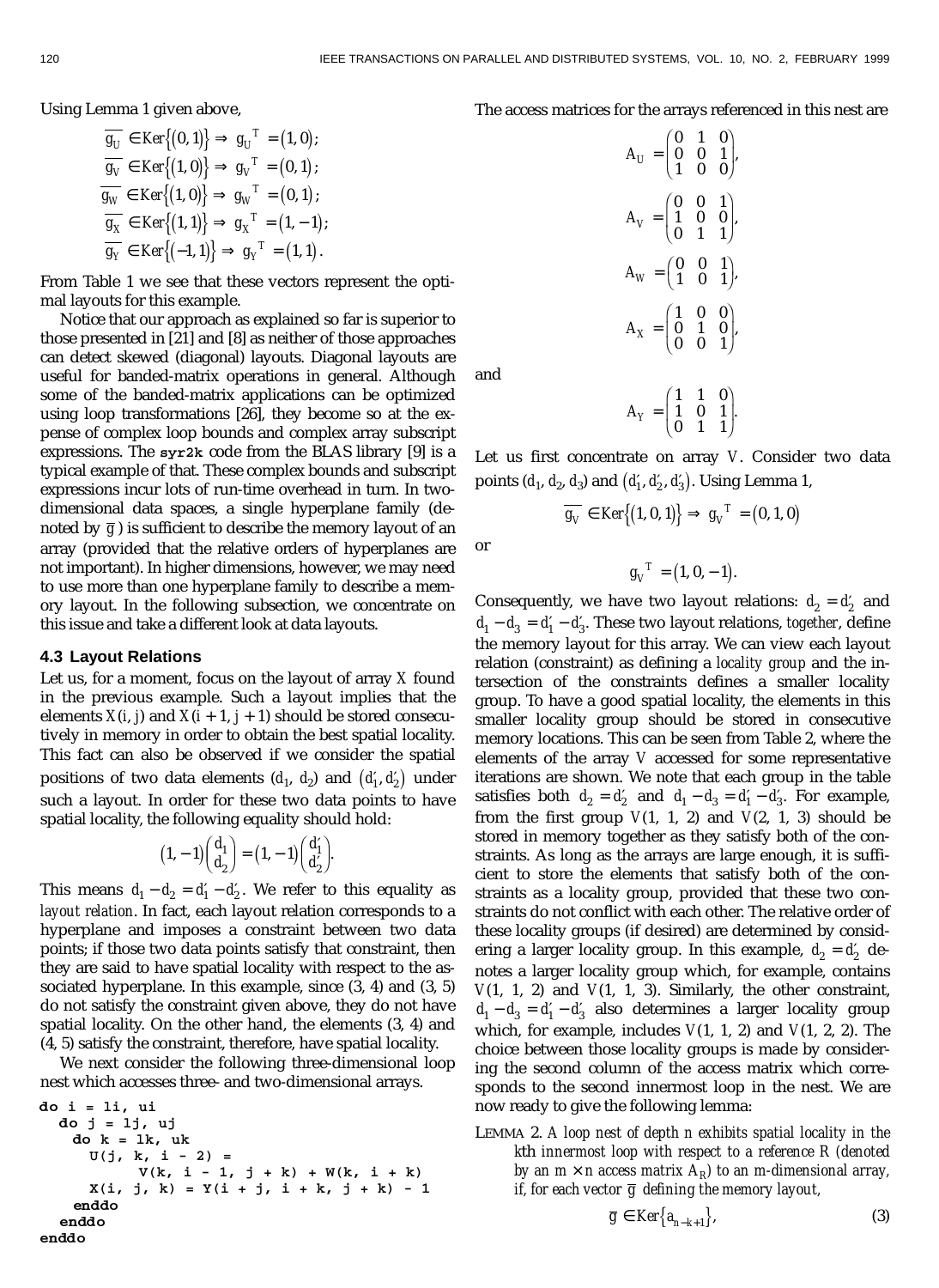|           | Locality group I     |           | Locality group II    | Locality group III |                      |  |  |
|-----------|----------------------|-----------|----------------------|--------------------|----------------------|--|--|
| (i,j,k)   | $V(k, i - 1, j + k)$ | (i, j, k) | $V(k, i - 1, j + k)$ | (i, j, k)          | $V(k, i - 1, j + k)$ |  |  |
| (2,1,1)   | V(1, 1, 2)           | (2, 2, 1) | V(1,1,3)             | (3, 1, 1)          | V(1, 2, 2)           |  |  |
| (2,1,2)   | V(2,1,3)             | (2, 2, 2) | V(2,1,4)             | (3, 1, 2)          | V(2, 2, 3)           |  |  |
| (2, 1, 3) | V(3,1,4)             | (2, 2, 3) | V(3, 1, 5)           | (3, 1, 3)          | V(3, 2, 4)           |  |  |
| (2,1,4)   | V(4,1,5)             | (2, 2, 4) | V(4,1,6)             | (3,1,4)            | V(4, 2, 5)           |  |  |
| $\cdots$  | .                    | $\cdots$  | $\cdots$             | $\cdots$           | $\cdots$             |  |  |

TABLE 2 THREE LOCALITY GROUPS FOR REFERENCE  $V(k, i-1, j+k)$  APPEARING IN  $(i, j, k)$ 

 *Any two data elements in a column have spatial locality with respect to each other.*

*where*  $a_{n-k+1}$  *is the row vector form of the column*  $n-k+1$ *of*  $A_R$ .

PROOF. The proof is very similar to that of Lemma 1, therefore, is omitted.  $\square$ 

In our example, two data points  $(d_1, d_2, d_3)$  and  $(d'_1, d'_2, d'_3)$ have spatial locality in the second innermost (middle) loop if

$$
\overline{g_{V}}\left(\begin{matrix}d_{1} \\ d_{2} \\ d_{3}\end{matrix}\right)=\overline{g_{V}}\left(\begin{matrix}d_{1}' \\ d_{2}' \\ d_{3}'\end{matrix}\right)
$$

Here,  $\overline{g_V} \in \text{Ker}\big\{(0,0,1)\big\} \Rightarrow g_V^T = (0,1,0) \text{ or } g_V^T = (1,0,0).$ 

Therefore, we have two locality relations:  $d_2 = d'_2$  and  $d_1 = d'_1$ . Since,  $d_2 = d'_2$  does exist as a constraint for the innermost loop as well, we consider it as the *dominant* relation when we order the locality groups in memory with respect to each other. That is, for our example, the larger locality group will include, say, *V*(1, 1, 2) and *V*(1, 1, 3). But, for example, *V*(1, 1, 2) and *V*(1, 2, 2) will go to different locality groups. We can now state the resulting layout for this array as

$$
d_2 = d'_2
$$
  

$$
d_1 - d_3 = d'_1 - d'_3
$$

The two relations here together give the constraints that two data items should satisfy in order to have spatial locality. The elements that have spatial locality constitute a locality group. We can think of such a locality group as intersection of the elements in two hyperplanes in the data space. The order of relations on the other hand define relative ordering among these locality groups in memory. The set of constraints above, which defines the memory layout of array *V*, can also be expressed as a matrix

$$
\begin{pmatrix} 0 & 1 & 0 \\ 1 & 0 & -1 \end{pmatrix},
$$

where each row defines a hyperplane and corresponds to a layout constraint. We refer to this matrix as *layout constraint matrix* and denote it by  $L_V$  for an array *V*. In our example, the layout constraint matrices are as follows:

$$
L_U = \begin{pmatrix} 0 & 0 & 1 \\ 1 & 0 & 0 \end{pmatrix},
$$
  
\n
$$
L_V = \begin{pmatrix} 0 & 1 & 0 \\ 1 & 0 & -1 \end{pmatrix},
$$
  
\n
$$
L_W = \begin{pmatrix} 1 & -1 \end{pmatrix},
$$

and

$$
L_X = \begin{pmatrix} 1 & 0 & 0 \\ 0 & 1 & 0 \end{pmatrix},
$$

$$
L_Y = \begin{pmatrix} 1 & 0 & 0 \\ 0 & 1 & -1 \end{pmatrix}.
$$

Notice that  $L_X$  corresponds to row-major layout. Now consider array *Y* since it demonstrates a different behavior. At the innermost level,

$$
\overline{g_Y} \in \text{Ker}\big\{ (0,1,1) \big\} \Rightarrow g_Y^{\,T} = \big( 1,0,0 \big)
$$

 $-1$ ).

or

$$
{\boldsymbol{\mathcal{g}}_Y}^T = \big(0,1,
$$

Therefore, the two elements  $(d_1, d_2, d_3)$  and  $(d'_1, d'_2, d'_3)$  in a locality group should satisfy the constraints

$$
d_1 = d'_1
$$
  

$$
d_2 - d_3 = d'_2 - d'_3.
$$

For the relative ordering of the constraints we look at the second innermost loop

$$
\overline{g_Y} \in \text{Ker}\big\{ (1,0,1) \big\} \Rightarrow g_Y^T = (0,1,0)
$$

or

$$
g_Y^T = (1,0,-1).
$$

which means

$$
d_2 = d'_2
$$
  

$$
d_1 - d_3 = d'_1 - d'_3.
$$

Since the two group of relations have no common relation, compiler chooses an arbitrary order between the relations  $d_1 = d_1'$  and  $d_2 - d_3 = d_2' - d_3'$ . In general, the approach works as follows:

- First, compute the relations corresponding to innermost loops and divide the array elements into locality groups such that two data elements are put in the same locality group if and only if they satisfy all locality constraints.
- Then, to determine the relative order among locality groups, look at the second innermost loop. If the locality groups can be ordered by doing so, use the derived order; otherwise choose an order arbitrarily.
- If the relations cannot be ordered by considering the second innermost loop, it is possible to continue with the next outer loop, and so on, but our experience shows that in practice this hardly makes a difference.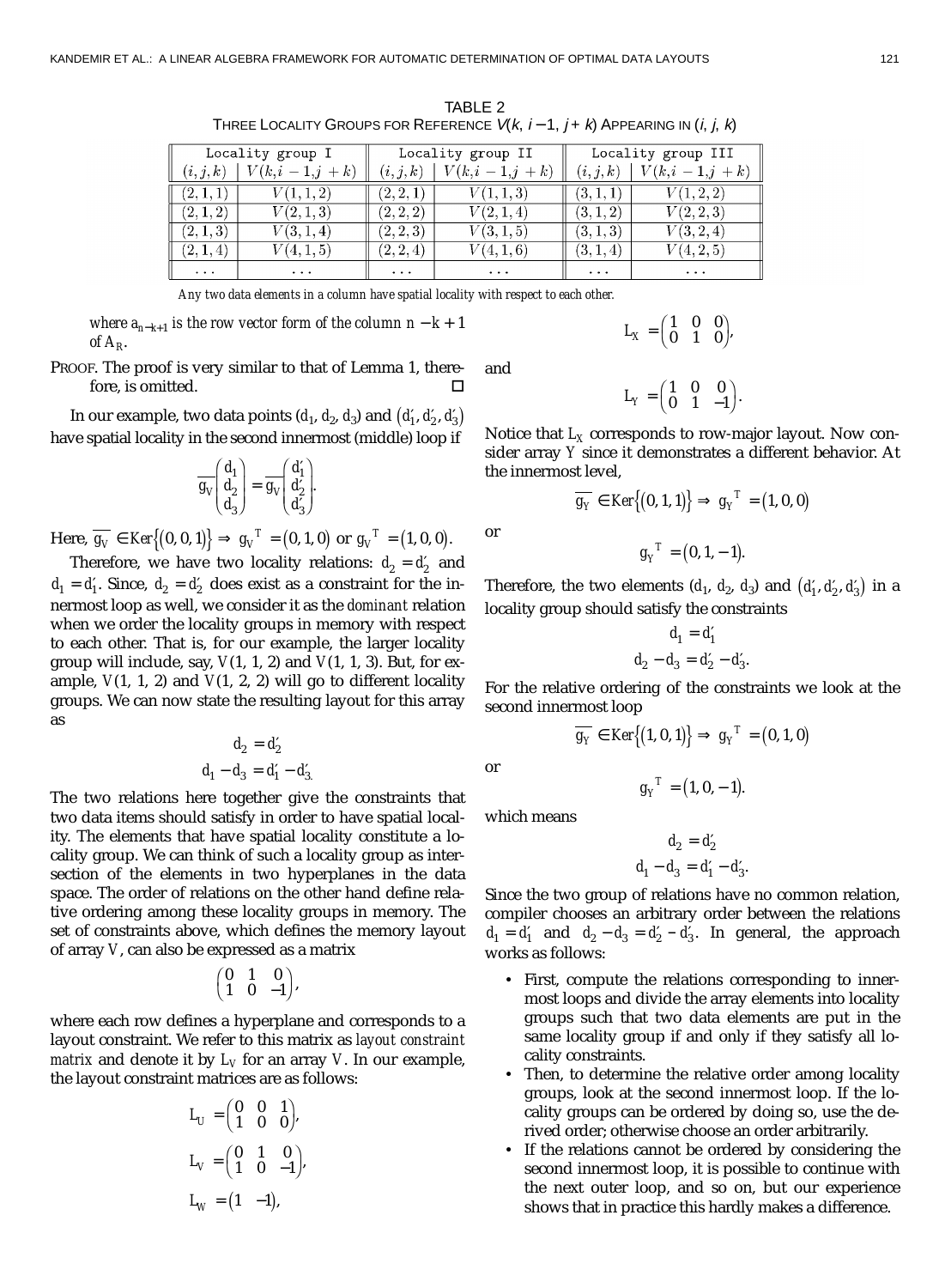#### **4.4 Imperfectly Nested Loops**

In this section, we consider imperfectly nested loops which are in general difficult to optimize by loop transformations. Consider the following example.

do i = li, ui do j = lj, uj ... U(i + j, j) ... do k = lk, uk ... U(k, j + k) ... enddo enddo enddo

In this example, the array *U* is referenced in two different nesting levels. The access matrices are

$$
A_{U_1} = \begin{pmatrix} 1 & 1 \\ 0 & 1 \end{pmatrix},
$$

and

$$
A_{U_2} = \begin{pmatrix} 0 & 0 & 1 \\ 0 & 1 & 1 \end{pmatrix}.
$$

Since, for optimizing spatial locality in the innermost loop, we are only interested in the last columns of the access matrices and, in this case, because both of the last columns are the same, there is no conflict between the two references and the array can be stored in memory diagonally. Essentially, the observation is that as far as the data transformations are concerned, the imperfectly nested loops case is no different from the perfectly nested loops case as conflicts between references to the same array can occur in both cases.

An important point to note is that the access matrices for these two references are completely different from each other. That is, our approach under certain conditions can optimize an array that has multiple (different—not necessarily uniformly generated) access matrices in the program. These conditions are discussed in Section 4.7.

#### **4.5 Temporal Locality**

A reference that has temporal locality in the innermost loop can be kept in a register (through scalarization) during the entire execution of the innermost loop. This can improve the performance substantially in many cases. It should be emphasized that the data layout transformations do not affect temporal locality of a reference directly [25]. However, if the trip count of the innermost loop is small, then the spatial locality in the second innermost loop may be important. Our approach takes this possibility into account. To see how this is done, consider again the previous loop nest, assuming that within the k loop there is an additional reference  $U(i + j, j)$ . The access matrix for this reference is

$$
A_U = \begin{pmatrix} 1 & 1 & 0 \\ 0 & 1 & 0 \end{pmatrix}.
$$

The last column of the matrix is zero, meaning that the reference exhibits temporal locality in the innermost loop. In this case, our method omits the zero column and considers the second column from right. Applying our method to this column, we select diagonal layout for this array. In general, the zero columns in the access matrices can be dropped from consideration.

#### **4.6 Multiple Loop Nests**

Notice that the ability to handle imperfectly nested loops within a unified framework also enables compiler to handle multiple loop nests in a single step. As proposed in [25], we can think of multiple loop nests as a single loop nest enclosed by an outermost loop with a trip count of one. That, of course, adds a zero column as a first column in the access matrices of all the references. But, since we are interested in the last columns of access matrices, it does not have any effect during the optimization process.

#### **4.7 Condition for Conflict-Free Layout Optimization**

Now we focus on conditions that should hold for multiple references to the same array to be optimized in a conflictfree manner. In order to optimize spatial locality for the innermost loop, our approach focuses on the last columns of access matrices; thus, intuitively, if the *Ker* sets of the last columns of two references are *conformant* (defined next), there will be no conflict in optimizing both.

DEFINITION 6. Let  $\overline{x_1}, \overline{x_2}, \ldots, \overline{x_s}$  be *s* column vectors of the *same size. The kernel sets of these vectors, namely,*  $Ker{\overline{X_1}}$ ,  $Ker{\overline{X_2}}$ ,  $\cdots$ ,  $Ker{\overline{X_s}}$ , are said to be conformant *if for some i*  $(1 \le i \le s)$ *, integer linear combinations of the basis vectors of*  $\text{Ker}\{\overline{x_i}\}\)$  *can generate all vectors that belong to*  $Ker{\overline{x_1}}$ ,  $Ker{\overline{x_2}}$ ,  $\cdots$ ,  $Ker{\overline{x_s}}$ .

Now we state the condition on conflict-free layouts as follows:

LEMMA 3. *Suppose an array U is accessed by s different references with access matrices*  $A_{U_1}, A_{U_2}, \ldots, A_{U_s}$ . Let  $a_{l_1}, a_{l_2}, \ldots a_{l_n}$  be the last columns of these access matrices, *respectively. Then, these references can be optimized in a conflict-free manner if*  $Ker\left\{\overline{a_{l_1}}\right\}$ ,  $Ker\left\{\overline{a_{l_2}}\right\}$ , ...,  $Ker\left\{\overline{a_{l_s}}\right\}$  are *conformant.*

PROOF. Follows directly from the preceding discussion.  $\Box$ 

The next theorem follows directly from Lemma 3.

- THEOREM 1. *Within a loop nest, if all references to a specific array are uniformly generated, then all the references can be optimized for spatial locality without any conflict.*
- PROOF. Trivial, as the UGRs have the same last columns in  $\Box$  their access matrices.  $\Box$

Let us now consider the following loop nest that accesses a two-dimensional array with four references

$$
do i = li, ui\ndo j = lj, uj\nU(i + j, j) = U(j, i + j) + U(j, j)\n+ U(i + j, 2j)
$$

enddo enddo

The access matrices are

$$
A_{U_1} = \begin{pmatrix} 1 & 1 \\ 0 & 1 \end{pmatrix},
$$
  

$$
A_{U_2} = \begin{pmatrix} 0 & 1 \\ 1 & 1 \end{pmatrix},
$$

,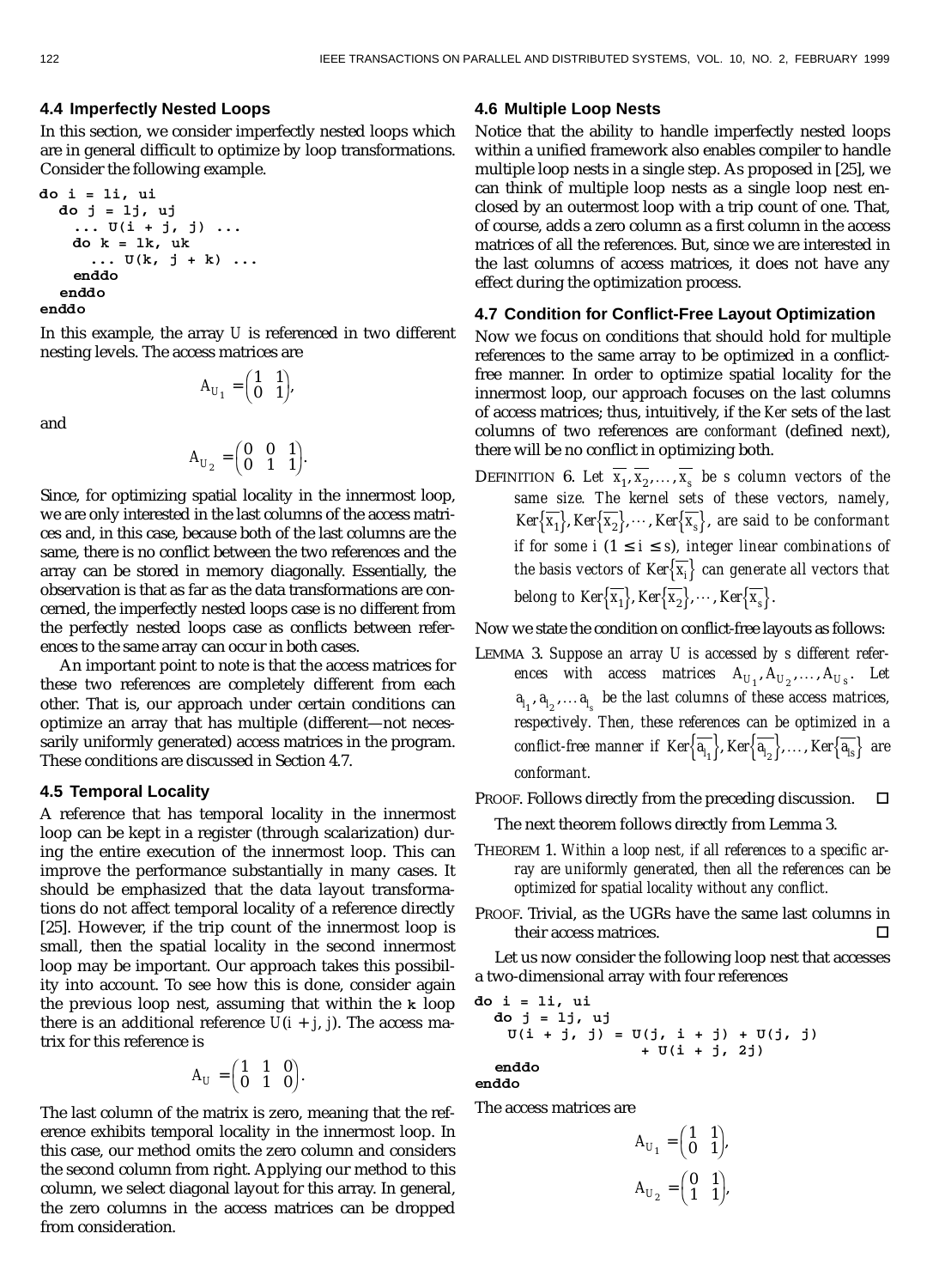$A_{U_3} = \begin{pmatrix} 0 & 1 \\ 0 & 1 \end{pmatrix},$  $\overline{\phantom{0}}$ 

and

$$
A_{U_4} = \begin{pmatrix} 1 & 1 \\ 0 & 2 \end{pmatrix}.
$$

We note that  $\textit{Ker}\big\{\overline{a_{l_1}}\big\}$ ,  $\textit{Ker}\big\{\overline{a_{l_2}}\big\}$ , and  $\textit{Ker}\big\{\overline{a_{l_3}}\big\}$  are conformant, but not  $Ker\left\{\frac{1}{a_{i}}\right\}$ . Therefore, the first three references can be optimized without conflict, whereas there is a conflict with the fourth reference. In such a case, our method favors the largest subset of conflict-free references [33], [36] and decides a diagonal layout with the hyperplane (1, −1) instead of  $(2, -1)$ . In the general case, however, whenever conflicting references occur in different nesting levels, a *conflict resolution* scheme is needed.

Our conflict resolution scheme is based on the *weight* of references. Essentially, the weight of a reference is the number of times it is accessed. This number can be estimated by multiplying the trip counts (the number of iterations) of the loops which enclose that reference. If the trip counts are not available at compile-time, we use profiling to get this information. In practice, average trip count estimations are sufficient for a majority of applications.

After the weight of each reference is obtained, the references are divided into groups such that two references belong to the same group if they are conformant in the sense defined above. It is easy to see that two references are conformant if *canonical forms* of the last columns of their access matrices are equal. The canonical form of a column vector  $\overline{\mathbf{x}} = (x_1, x_2, \cdots, x_e)^T$  is *Canonical* $(\overline{\mathbf{x}}) = (x_1/g, x_2/g, \dots, x_e/g)^T$ , where  $g = \gcd\{x_1, x_2, \dots, x_e\}.$ 

Thus, two references  $R_1$  and  $R_2$  belong to the same conformity group if the last columns of their access matrices,  $\overline{x}_{R_1}$  and  $\overline{x}_{R_2}$  satisfy

$$
Canonical(\overline{x}_{R_1})=Canonical(\overline{x}_{R_2}).
$$

After determining the conformity groups, the compiler computes the *weight* of each conformity group. The weight of a conformity group is sum of the weights of the references it contains. Assuming that a conformity group *Ci* contains references  $R_1, R_2, \cdots$  and  $R_f$ , the weight of  $C_i$  can be computed as

$$
weight(C_i) = \sum_{j=1}^t weight(R_j) = \sum_{j=1}^t \prod_l trip count(l),
$$

where *l* iterates over the loops that enclose *Rj* .

Once the weights of the conformity groups are computed, our approach chooses a reference from a conformity group with the largest weight as *representative reference*. Then the compiler proceeds to optimize locality for this reference which, in turn, would satisfy the majority of references. Notice that all the references in a conformity group can be assumed to be the same as far as the locality is concerned because we are only interested in the last columns.

In our experiments, this conflict resolution scheme was needed only in a single array in a single program (btrix).

Although our conflict resolution scheme obviously cannot be optimal for every case, we expect that in practice it will be successful.

Contrast the last example with the following that also contains a nonunit stride access.

do i = li, ui do j = lj, uj U(i, j) = U(i, 2j) + U(i, i + j) enddo

enddo

and

The access matrices are

$$
A_{U_1} = \begin{pmatrix} 1 & 0 \\ 0 & 1 \end{pmatrix},
$$
  

$$
A_{U_2} = \begin{pmatrix} 1 & 0 \\ 0 & 2 \end{pmatrix},
$$

$$
A_{U_3} = \begin{pmatrix} 1 & 0 \\ 1 & 1 \end{pmatrix}.
$$

Since,  $\textit{Ker}\Big\{\overline{a_{l_1}}\Big\}$ ,  $\textit{Ker}\Big\{\overline{a_{l_2}}\Big\}$ , and  $\textit{Ker}\Big\{\overline{a_{l_3}}\Big\}$  are conformant (i.e.,

they are generated by the vector  $(1, 0)^T$ ), the array  $U$  can be stored in memory as row-major without any conflict among the references. Notice that while the nonunit stride causes a conflict in the previous example, in this example it does not cause a conflict; rather, it causes under-utilization of cache lines (for the second reference). Our framework, with appropriate modifications, can be extended to handle nonunit stride accesses as well by shrinking arrays whenever possible.

#### **5 MULTIPROCESSORS**

Our data layout optimization technique works well in a multiprocessor environment as well for the following reasons:

- Optimizing compilers are in general successful in parallelizing the outermost loops [40].
- Our data layout optimization framework generates a code such that (if possible) only the innermost loops carry spatial reuse.

To see why these help in a multiprocessor environment, it is sufficient to note that parallelizing a loop that carries spatial locality is one of the main reasons for false sharing, a phenomenon that occurs when two or more processors access logically separate data placed on the same cache line [39]. Since our framework causes spatial locality to be carried by the innermost loops, in most cases, the compiler can safely parallelize (provided the dependences allow it) the outermost loops without an apparent danger of false sharing.

In those situations where the compiler is able to parallelize only the innermost loops, the performance of data layout transformations in multiprocessors may be rather poor because, in those cases, the parallelized loops will also carry spatial reuse.

In this section, we present a locality enhancing approach that takes into account parallelism as well. Our approach is based on the spatial reuse vectors which are explained in Section 5.1. In Section 5.2, on the other hand, we present a sketch of an algorithm that can optimize spatial locality and at the same time reduce the false sharing.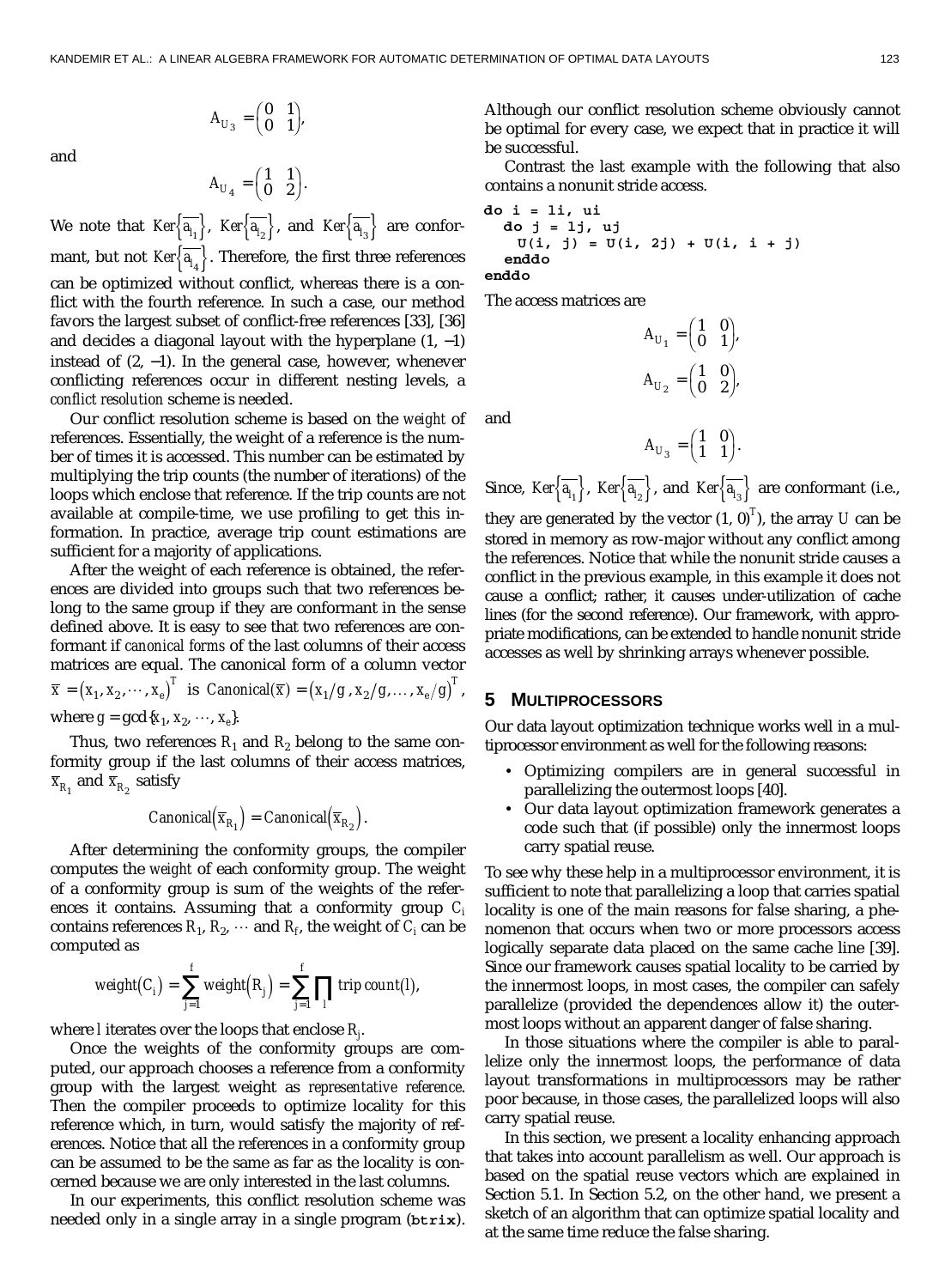#### **5.1 Spatial Reuse Vectors under Different Layouts**

Let us first concentrate on how to optimize a given loop nest for a target spatial reuse vector. Consider the following two-deep loop nest:

do i = li, ui do j = lj, uj U(j + 1, i − 1) = V(i − 1, j + 1) + W(j − 1, i + j + 1) enddo enddo

Assuming a column-major memory layout for all arrays, a spatial reuse occurs when the same column of an array is accessed more than once. We note that successive iterations of *j* loop will access elements in the same column of array *U*. In that case, we say that array *U* has spatial reuse with respect to *j* loop. Similarly, successive values of *i* loop access elements of the same column of array *V*; that is, array *V* has spatial reuse with respect to loop *i*. It should be noted that spatial reuse is defined with respect to a given memory layout, which is column-major in our case. The spatial reuse exhibited by array *W*, however, is slightly more complicated to analyze. For this array, elements of a given column *c* are accessed if and only if  $i + j = c - 1$ . In mathematical terms, in order for two iteration vectors  $\overline{I}$  and  $\overline{J}$  access elements residing in the same column, they should satisfy the condition  $A_{U_s}I = A_{U_s}J$ , where  $A_{U_s}$  is the matrix  $A_U$  (for an array *U*) with the first row deleted [43]. From this condition, since  $A_{U_s}$  represents a linear mapping,

$$
A_{U_s}(\bar{J} - \bar{I}) = \bar{0} \implies \bar{J} - \bar{I} \in \text{Ker}\Big\{A_{U_s}\Big\} \implies \overline{r_U} \in \text{Ker}\Big\{A_{U_s}\Big\},\
$$

where  $\overline{r_{U}} = \overline{J} - \overline{I}$ .

In that case,  $r_U^{\phantom{\dag}}$  is termed as the spatial reuse vector and  $Ker\left\{A_{U_{\epsilon}}\right\}$  is referred to as spatial reuse vector space [43]. The loop that corresponds to the first nonzero element of the basis vector of  $Ker\left\{A_{U_{s}}\right\}$  is said to carry spatial reuse. As an example, for array *U*, the spatial reuse is carried by *j* loop. In this example, there exists a spatial reuse vector for each reference and these are  $\overline{r_U} = (0, 1)^T$ ,  $\overline{r_V} = (1, 0)^T$ , and  $\overline{r_W}$  =  $(1, -1)^T$ . Notice that the best possible spatial reuse vector is  $(0, 0, \dots, 0, 1)^T$ , which indicates that the spatial locality is carried (and exploited) by the innermost loop.

Although the spatial reuse vectors are appropriate representations to work with, they are based on a uniform layout for all arrays. This characteristic makes them difficult to use in a data restructuring framework where data transformations are applied to arrays in an attempt to obtain desired spatial reuse vectors. What we need is a new definition of reuse vector under different memory layouts.

LEMMA 4. *Let g represent a memory layout for an array U and*  $r_{\!U}^{\phantom{\dagger}}$  the spatial reuse vector associated with a reference rep*resented by the access matrix AU. Then, the following equality holds between*  $\overline{g}$  *,*  $r_{\!U}$  *, and*  $A_U$  *:* 

$$
g^T A_U \overline{r_U} = 0. \tag{4}
$$

PROOF. Let  $\overline{I}$  and  $\overline{J}$  be two iteration vectors and  $\overline{r_{U}} = \overline{J} - \overline{I}$ . The data elements accessed by these vectors using  $A_U$ are  $A_{IJ}$  *I* and  $A_{IJ}$ *J*, respectively. These two elements have spatial locality if  $g^T A_U \overline{I} = g^T A_U \overline{J}$ , i.e.,

$$
g^T A_U \big( \overline{J} - \overline{I} \big) = 0 \Rightarrow g^T A_U \overline{r_U} = 0 \, .
$$

If the memory layout of an array is represented by a matrix *L* (as in three- or higher dimensional cases), then (4) should be satisfied for each row of *L*. This lemma gives us the relation between memory layouts and spatial reuse vectors and is very important. Assume now that we would like to restructure the data layout to obtain a target reuse vector  $\overrightarrow{r_{U}}$ . In that case,

$$
g^T A_U \overline{r'_U}^{\prime} = 0 \Longrightarrow \left(A_U \overline{r'_U}^{\prime}\right)^T \overline{g} = 0 \Longrightarrow \overline{g} \in \text{Ker}\left\{\left(A_U \overline{r'_U}^{\prime}\right)^T\right\}.
$$

This means that the basis vector of *Ker* $\big\{\big\vert \, A_U r_U^* \big\}$  $\left\{ \left( A_{U}\overrightarrow{r_{U}}\right) ^{T}\right\}$  $\bigg($ j  $\bigg\{$ (  $\Bigg\}$  $\Big\}$  can be the desired hyperplane vector that represents the memory layout to obtain  $\overline{r_{U}}'$  as the spatial reuse vector. This last equation can be used to select a memory layout for a given spatial reuse vector.

#### **5.2 Sketch of an Algorithm for Optimizing Locality and Reducing False Sharing**

For shared-memory multiprocessors, we should take into account the issues related to parallelism as well. As a rule, to prevent a common form of false sharing, a loop that carries spatial reuse should not be parallelized [26]. False sharing occurs when two processors access the same coherence unit (at least one of them writes) without sharing a data element. In other words, they share the coherence unit (e.g., cache line, page) but each accesses different elements in it [17].

We assume that the parallelism decisions are made by a previous pass in the compilation process and the information for a loop nest is available to our algorithm as a form of vector  $\bar{p}$ , where  $p(i)$  (the *i*th element) is one if the loop *i* is parallelized otherwise it is zero.

The memory layout determination algorithm is given in Fig. 2. In the figure,  $U$  is the set of all arrays referenced in the nest. The symbol *n* denotes the number of loops in the nest and  $\overline{e_i}$  is a vector will all zero entries except for the *i*th entry, which is 1.

The algorithm assumes that there is no conflict (in terms of layout requirements) between references to a particular array. If there is a conflict, then the conflict resolution scheme mentioned earlier should be applied to find a representative access matrix. For each array, a subset of all possible spatial reuse vectors starting with the best possible vector are tried. The sequence of trials corresponds to  $e_n, \ldots, e_2, e_1$ . A vector is rejected as target spatial reuse vector if the associated loop is parallelized. Otherwise,  $\overline{e_i}$  with the largest *i* is selected as target reuse vector. Once a spatial reuse vector is chosen, the remainder of the algorithm involves only computation of a null set (*Ker* set) and a set of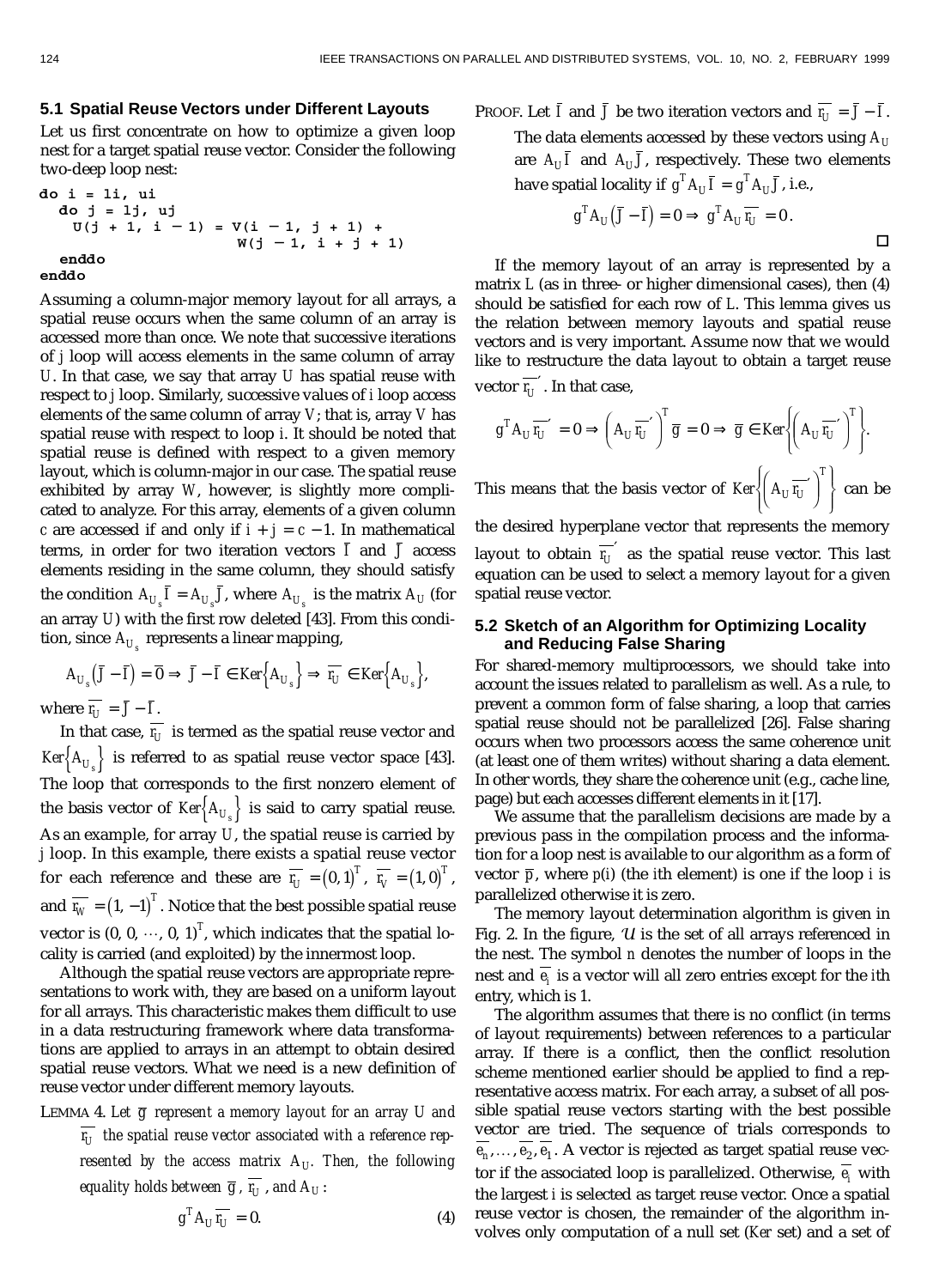```
FOR EACH array U \in \mathcal{U}compute the access matrix A_U representing Ui = nWHILE (p(i)=1)i = i - 1END WHILE
  \bar{r}=\bar{e_i}compute \mathcal{N} = K e \{ (A_U \bar{r})^T \}use the elements of the basis set of N as rows of the layout constraint matrix for U
END FOR EACH
```
Fig. 2. Algorithm for optimizing spatial locality.

basis vectors for it. These basis vectors represent the layout of the array.

It should be noted that we do not attempt to try all possible spatial reuse vectors. Instead we try only *n* of them. Since the optimizing compilers for shared-memory multiprocessors are quite successful in parallelizing the outermost loops, the algorithm terminates quickly and the spatial locality in the innermost loops is exploited without incurring severe false sharing. It should also be emphasized that although we present our technique for a single nest, it can be extended for multiple nests by enclosing the nests in question with an outermost loop that iterates only once. This is possible because data transformations are applicable to imperfectly nested loops as well. In that case, the form of the parallelization information available to our algorithm should also be modified.

## **6 DETERMINATION OF DATA TRANSFORMATION MATRIX AND CODE GENERATION**

In this section, we show how to determine a suitable transformation matrix for each target layout. We propose a strategy to find the necessary data transformation matrix in order to obtain the "effect" of the desired (optimal) layout taking into account the default (canonical) layout adopted by the compiler. Notice that the notion of data transformation matrix is *different* from that of layout constraint matrix. The previous research [31] investigated the different types of nonsingular data space transformation matrices and their effects on the behavior of programs.

A data transformation  $M_U$  for an array  $U$  is applied in two steps:

- First, the access matrix (resp. offset vector) is transformed to  $M_U A_U$  (resp.  $M_U \overline{\mathfrak{g}}$ ).
- Second, the array bounds (i.e., array declarations) are changed accordingly.

Let us first focus on the first step. Our transformation framework uses the concept of layout constraint matrix, introduced earlier. Assume that for an array  $U$ ,  $L_{U_{default}}$  is the

default layout (which we assume for now, without loss of generality, column-major following the Fortran convention) and  $L_{U_{desired}}$  is the optimized layout. It is easy to see that, a data transformation matrix  $M_U$  can convert the default lay-

out to the optimized layout if

$$
L_{U_{\text{default}}} M_U = L_{U_{\text{desired}}}.\tag{5}
$$

When this equation is solved for the elements of  $M_{U}$ , some of the elements of  $M_U$  (or at least some relations between

them) will be determined. The remaining elements can be filled in any way provided that the resulting matrix will be nonsingular.

Consider the following program discussed earlier, assuming that the default layout is column-major; i.e.,  $I = (0, 1)$ 

$$
L_{U_{default}} - (0, 1).
$$
\ndo i = li, ui  
\ndo j = lj, uj  
\nU(i, j) = V(j, i) + W(i + j, i) +  
\nX(i + j, j) + Y(n - j, i + j)  
\nenddo

enddo

From the previous section, the desired layout matrices are

$$
L_{U_{desired}} = (1, 0),
$$
  
\n
$$
L_{V_{desired}} = (0, 1),
$$
  
\n
$$
L_{W_{desired}} = (0, 1),
$$
  
\n
$$
L_{X_{desired}} = (1, -1)
$$

and

and

$$
L_{Y_{desired}} = \big(1,1\big)
$$

Using (5), we derive:

$$
(0,1)M_U = (1,0) \Rightarrow M_U = \begin{pmatrix} \times & \times \\ 1 & 0 \end{pmatrix}
$$

$$
(0,1)M_V = (0,1) \Rightarrow M_V = \begin{pmatrix} \times & \times \\ 0 & 1 \end{pmatrix}
$$

$$
(0,1)M_W = (0,1) \Rightarrow M_W = \begin{pmatrix} \times & \times \\ 0 & 1 \end{pmatrix}
$$

$$
(0,1)M_X = (1,-1) \Rightarrow M_X = \begin{pmatrix} \times & \times \\ 1 & -1 \end{pmatrix}
$$

$$
(0,1)M_Y = (1,1) \Rightarrow M_Y = \begin{pmatrix} \times & \times \\ 1 & 1 \end{pmatrix},
$$

where  $\times$  stands for an unknown entry. These matrices should be completed such that they should be nonsingular. Fortunately, the completion algorithms offered by [26] can be used for this purpose. An example solution is

| $M_U = \begin{pmatrix} 0 & 1 \\ 1 & 0 \end{pmatrix}\!,$ |  |
|---------------------------------------------------------|--|
| $M_V = \begin{pmatrix} 1 & 0 \\ 0 & 1 \end{pmatrix}\!,$ |  |
| $M_W = \begin{pmatrix} 1 & 0 \\ 0 & 1 \end{pmatrix},$   |  |
| $M_X = \begin{pmatrix} 1 & 0 \\ 1 & -1 \end{pmatrix},$  |  |
|                                                         |  |

From these matrices, compiler obtains the transformed access matrices as follows:

י<br>ג

 $M_Y = \begin{pmatrix} 1 & 0 \\ 1 & 1 \end{pmatrix}$ .

$$
M_U A_U = \begin{pmatrix} 0 & 1 \\ 1 & 0 \end{pmatrix} \begin{pmatrix} 1 & 0 \\ 0 & 1 \end{pmatrix} = \begin{pmatrix} 0 & 1 \\ 1 & 0 \end{pmatrix}
$$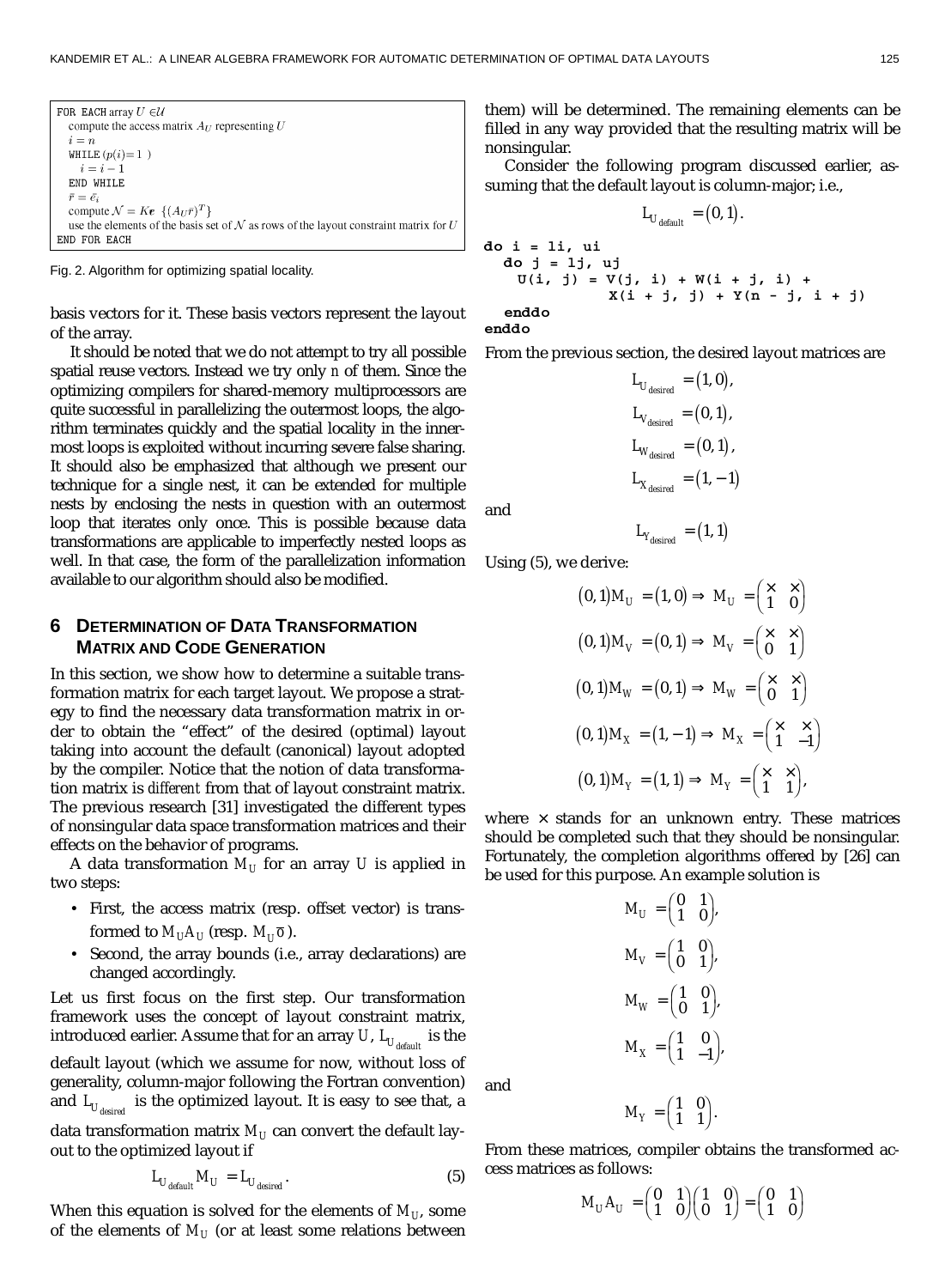$$
M_V A_V = \begin{pmatrix} 1 & 0 \\ 0 & 1 \end{pmatrix} \begin{pmatrix} 0 & 1 \\ 1 & 0 \end{pmatrix} = \begin{pmatrix} 0 & 1 \\ 1 & 0 \end{pmatrix}
$$

$$
M_W A_W = \begin{pmatrix} 1 & 0 \\ 0 & 1 \end{pmatrix} \begin{pmatrix} 1 & 1 \\ 1 & 0 \end{pmatrix} = \begin{pmatrix} 1 & 1 \\ 1 & 0 \end{pmatrix}
$$

$$
M_X A_X = \begin{pmatrix} 1 & 0 \\ 1 & -1 \end{pmatrix} \begin{pmatrix} 1 & 1 \\ 0 & 1 \end{pmatrix} = \begin{pmatrix} 1 & 1 \\ 1 & 0 \end{pmatrix}
$$

$$
M_V A_V = \begin{pmatrix} 1 & 0 \\ 1 & 1 \end{pmatrix} \begin{pmatrix} 0 & -1 \\ 1 & 1 \end{pmatrix} = \begin{pmatrix} 0 & -1 \\ 1 & 0 \end{pmatrix}.
$$

The offset vectors are transformed in a similar manner. The transformed loop nest is as follows:

do i = li, ui do j = lj, uj U(j, i) = V(j, i) + W(i + j, i) + X(i + j, i) + Y(n - j, i + n) enddo enddo

The order of the loops and the loop bounds themselves are unchanged, but the array declarations should be changed. We will come to this issue shortly. Notice that all of the transformed references exhibit good spatial locality (therefore, the loop nest exhibits perfect spatial locality) for the column major layouts.

We can also transform the same original loop nest assuming that the default memory layout is row-major. In this case, the default layout can be expressed as hyperplane vector (1, 0). Using (5) again, we can obtain the following transformed nest:

do i = li, ui do j = lj, uj U(i, j) = V(i, j) + W(i, i + j) + X(i, i + j) + Y(i + 2n, n - j) enddo

enddo

Notice that the spatial locality is perfect for row-major layouts. And finally, we can optimize the same loop assuming that the default layout is diagonal, that is, the hyperplane vector is (1, −1). The resulting code is as follows:

```
do i = li, ui
  do j = lj, uj
   U(i + j, j) = V(i + j, j) +W(2i + j, i + j) +X(i + j, j) + Y(2i + j + j) n, i + j)
  enddo
```
enddo

We note that the spatial locality is perfect for diagonal layouts.

Let us now focus on the problem of modifying the array declaration statements. Consider the following example:

```
real U(n/2, n, n)do i = 1, n
   do j = 1, n/2
     do k = 1, n/2
       ... U(k, j + k, i)...
     enddo
   enddo
  enddo
```
Our approach uses the method of extreme values of affine functions first used by Banerjee [4], in dependence testing. Given an affine function of a number of variables and inequalities that represent the bounds for the variables, the extreme values method finds the maximum and minimum values of the affine function in the bounded region. The method applies to nonrectilinear regions as well (see [4], [44]). In this method, the computed extreme values may not be tight as they could have been if the Fourier-Motzkin elimination [37] had been used. However, for many programs, applying Fourier-Motzkin elimination to obtain tight bounds may be too expensive. The extreme-values method can be best explained using an example. Consider the affine function  $f(x, y) =$ 3*x* − 2*y* + 1 with the region {1 ≤ *x* ≤ 10 and *x* + 1 ≤ *y* ≤ 30 − *x*}.

For the upper bound:

$$
f(x, y) \le 3x - 2y + 1
$$
  
f(x, y) \le 3x - 2(x + 1) + 1  
f(x, y) \le x - 1  
f(x, y) \le 9

For the lower bound:

$$
f(x, y) \ge 3x - 2y + 1
$$
  
f(x, y) \ge 3x - 2(30 - x) + 1  
f(x, y) \ge 5x - 59  
f(x, y) \ge -54

Therefore, the upper bound of *f*(*x*, *y*) is 9 and the lower bound is −54. Returning to our example, a suitable transformation matrix is

$$
\begin{pmatrix}0&1&0\\1&-1&0\\0&0&1\end{pmatrix}\!.
$$

What this means is that the subscript expressions should be changed from  $(k, j + k, i)$  to  $(j + k, -j, i)$ . The resultant affine functions in this example are  $f_1(i, j, k) = j + k$ ,  $f_2(i, j, k) = -j$ , and  $f_3(i, j, k) = i$ . For  $f_3$ , the lower and upper bounds are 1 and  $n$ , respectively. For  $f_2$ , on the other hand, the lower and upper bounds are −*n*/2 and −1, respectively. For  $f_1$ , we calculate the bounds as follows:

For the upper bound:

$$
f_1(i, j, k) \leq j + k
$$
  

$$
f_1(i, j, k) \leq j + (n/2)
$$
  

$$
f_1(i, j, k) \leq n
$$

For the lower bound:

$$
f_1(i, j, k) \geq j + k
$$
  

$$
f_1(i, j, k) \geq j + 1
$$
  

$$
f_1(i, j, k) \geq 2
$$

Therefore, the upper bound of  $f_1$  is *n* and the lower bound is 2. The transformed program is as shown next.

real U(2:n,-n/2:-1,1:n)

```
do i = 1, n
 do j = 1, n/2
   do k = 1, n/2\ldots U(j + k, -j, i)...
   enddo
 enddo
enddo
```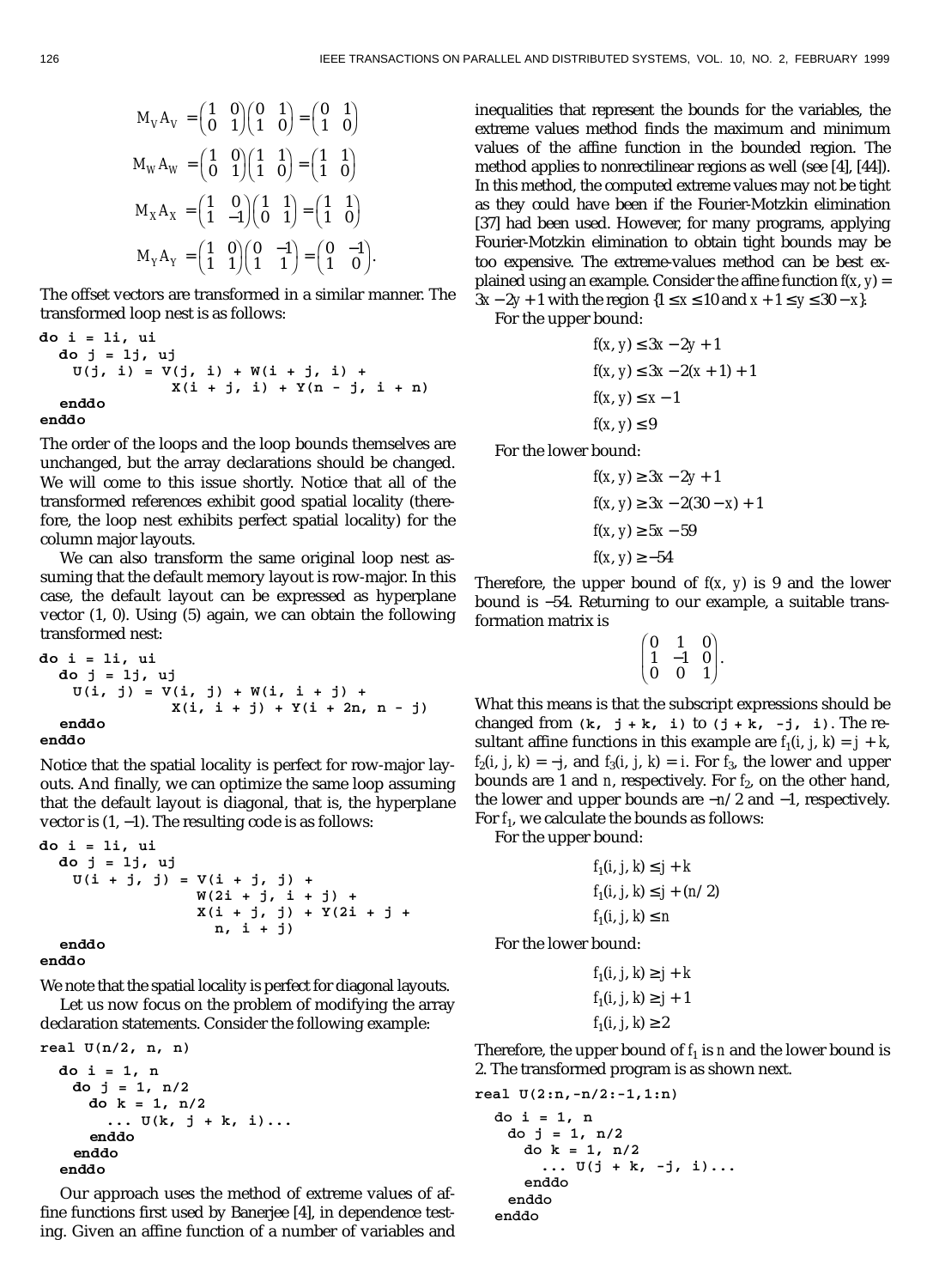As a final point, notice that our approach is able to find a data transformation matrix to convert one memory layout into another. We believe that such a technique will also be quite useful in a compilation environment that considers dynamic layout transformations between loop nest boundaries. In such an environment, an optimizing compiler may have to solve the problem of, say, converting a diagonal layout to row-major layout or a column-major layout to an antidiagonal layout, etc. It is easy to see that our framework can readily handle those and the similar cases.

## **7 EXPERIMENTAL RESULTS**

In this section, we present performance results for both uniprocessor and multiprocessor cases. Our performance results include uniprocessor cache miss rates and uniprocessor/multiprocessor execution times.

## **7.1 Experimental Suite**

We present performance results for eight programs: matmult is a matrix-multiplication routine with two versions (with and without loop unrolling);  $syr2k$  is banded matrix update routine from the BLAS library [9]; adi is from Livermore kernels; btrix, vpenta, and cholesky are from Spec92/NASA benchmark suite; and, transpose is a matrix transpose program from NWChem [15], a software package for computational chemistry.

We conduct experiments with C versions of these programs. For each program in the suite, we experiment with four different versions:

- col: original program with column-major layout for all arrays;
- row: original program with row-major layout for all arrays;
- lopt: a version optimized by loop transformation techniques; (and)
- dopt: a version optimized by data layout transformations studied in this paper.

The lopt versions are obtained by either applying Li's locality optimization approach [26] or allowing the native compiler to derive the best order (whichever performs best).

In the experiments on multiple nodes, where possible, the coarsest granularity of parallelism is exploited for all versions. In fact, for the row, col, and dopt versions exactly the same set of loops are parallelized; therefore, the degree of parallelism is the same. For all programs, the degree of parallelism of the lopt version is either better than or at least as good as the other versions.

#### **7.2 Platforms**

We report execution times in seconds for up to eight processors on a Convex Exemplar SPP-2000 and an SGI Origin 2000, two distributed shared-memory machines. The Convex Exemplar uses 180MHz HP PA-RISC 8000 processors with 1MB data and 1MB instruction cache. The Exemplar is built around the hypernode configuration. Each hypernode may have up to 16 processors, 16GB of memory, and a CTI cache of size 256MB. The programs are compiled using the native C compiler on the Exemplar with the -O3 option. The timings are taken using the CXpa performance analyzer. The SGI Origin 2000 uses 195MHz R10000 processors with 32KB L1 data cache and 4MB L2 unified cache. The programs for the SGI Origin are compiled using the native C compiler with the -O2 option. The timings are taken using the *gettimeofday* routine.

## **7.3 Performance**

Table 3 shows the single processor miss rates obtained using an enhanced version of DineroIII [14] for different direct-mapped cache configurations. These results show that our technique is quite successful in reducing miss rates.

The results from the Exemplar are given in Fig. 3. For syr2k and transpose, dopt is the winner. The syr2k code accesses two out of three arrays antidiagonally, so an antidiagonal data layout improves the locality without making the subscript functions too complex. The lopt version (from [26]), on the other hand, improves spatial locality for two arrays, but converts temporal locality for the third array into spatial locality; in addition, it generates complex loop bounds and subscript expressions. The transpose code accesses two arrays with conflicting patterns (rowmajor and column-major). Therefore, lopt cannot optimize this program.

For matmult, the performances of lopt (from [26]) and dopt are similar. When unrolling turned off, for one and two processor cases, lopt is better while for all other cases dopt performs better. When the outermost two loops are unrolled with a factor of 4, dopt outperforms lopt in Exemplar except for the uniprocessor case. The matmult code is an example of a group of programs where loop transformations and data transformations generate competitive codes from the locality point of view.

The adi benchmark is a program that consists of two nests. For uniprocessor case, dopt is better than lopt. Beyond a single processor, lopt is better, though the performance of dopt is close. Notice that for all programs explained so far dopt outperforms the versions with fixed layouts (col and row), indicating the importance of data layout optimizations.

The benchmarks vpenta, cholesky, and btrix are relatively large programs consisting of several nests. In Convex Exemplar SPP-2000, dopt successfully optimizes vpenta. The lopt version outperforms dopt beyond four processors simply because lopt also exploits the parallelism better, an improvement that cannot be obtained using data transformations alone. In cholesky, the lopt version is the clear winner as it exploits both parallelism and locality by several loop transformations including loop permutation *and* loop fission. For this example, dopt also introduces some false sharing which prevents the success of layout optimizations. For btrix, on the other hand, the performances of dopt and lopt are similar.

The results on the SGI Origin 2000 are given in Fig. 4. As on the Convex Exemplar SPP-2000, for syr2k and transpose, dopt is the winner. The dopt version is also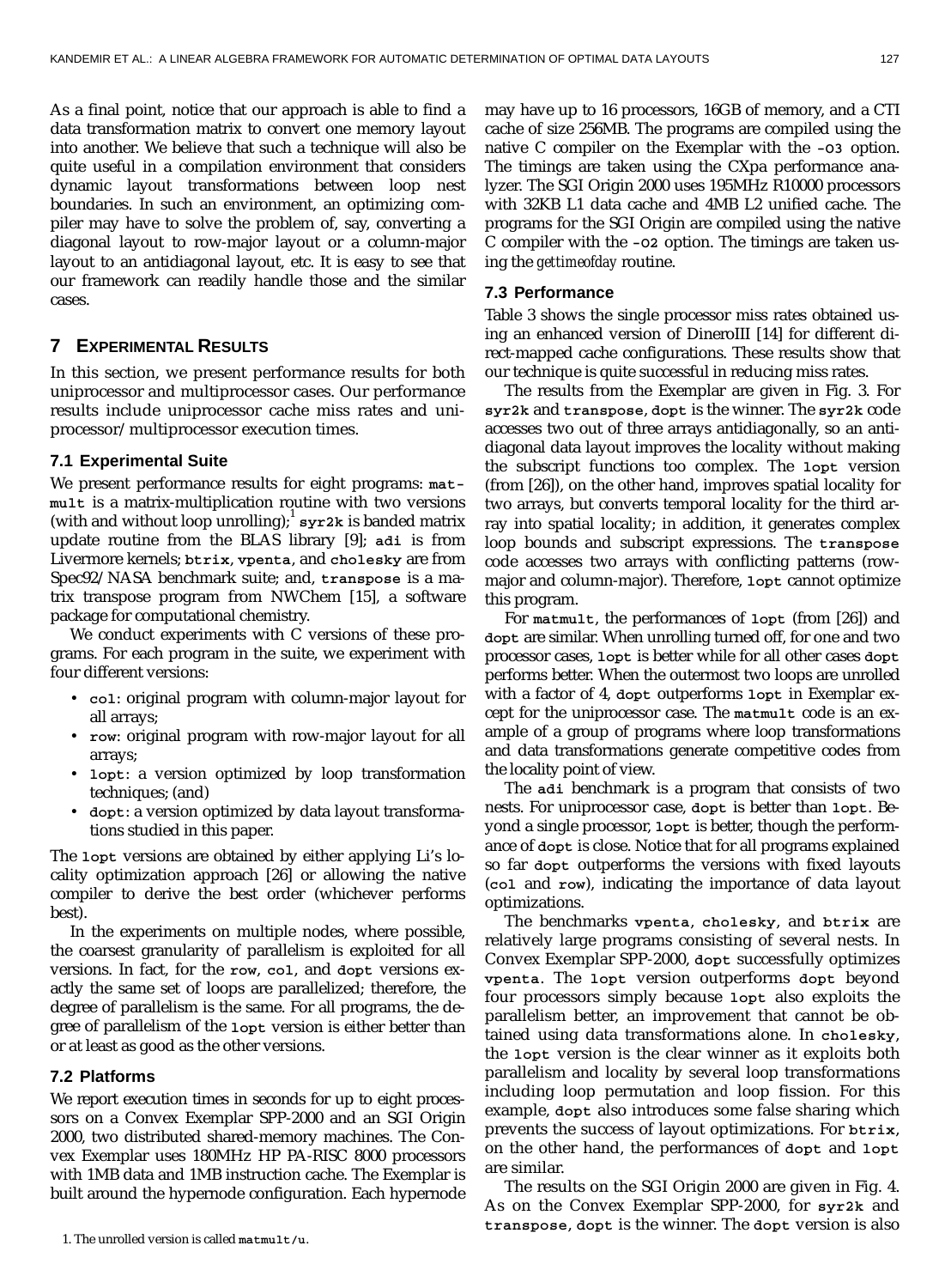|                       |                 | $cs = 8K$ |      |                  | $cs = 32K$ |                   |                   |                    |      |                   | $cs = 128K$ |      | $cs = 512K$ |                  |      |      |                   |
|-----------------------|-----------------|-----------|------|------------------|------------|-------------------|-------------------|--------------------|------|-------------------|-------------|------|-------------|------------------|------|------|-------------------|
| Program               | bs              | col       | row  | lopt             | dopt       | col               | row               | $_{\texttt{lopt}}$ | dopt | col               | row         | lopt | dopt        | col              | row  | lopt | dopt              |
| matmult               | $\overline{16}$ | .441      | .317 | .226             | 223        | .394              | 271               | .156               | .154 | .383              | 259         | .138 | .136        | .012             | 011  | .013 | .011              |
| matmult               | 32              | .382      | .320 | .182             | .179       | .336              | 274               | .100               | .098 | .324              | 262         | .080 | .078        | .014             | .012 | .014 | .012              |
| matmult               | $\overline{64}$ | 357       | .327 | .165             | .162       | .312              | 281               | .078               | .076 | .300              | .270        | .056 | .054        | .020             | .019 | .021 | .019              |
| $m$ atmult            | 128             | .354      | .339 | .167             | .164       | .310              | .296              | .078               | .076 | .299              | .285        | .056 | .054        | .033             | .034 | .035 | .033              |
| matmult/u             | $\overline{16}$ | 255       | .317 | .287             | .177       | .185              | .130              | .101               | .072 | .167              | .084        | .054 | .045        | .013             | .014 | .016 | .012              |
| matmult/u             | $\overline{32}$ | .245      | .321 | .274             | .158       | .175              | $\overline{.133}$ | .088               | .058 | .158              | .087        | .042 | .033        | .016             | .015 | .017 | .013              |
| matmult/u             | 64              | .219      | 327  | .274             | .155       | .144              | .141              | .071               | .057 | .125              | .094        | .041 | .032        | .022             | .022 | .023 | .019              |
| matmult/u             | 128             | .217      | .341 | 283              | .166       | .141              | .155              | .099               | .068 | $\overline{.121}$ | .109        | .052 | .043        | .035             | .037 | .038 | .034              |
| syr2k                 | 16              | .664      | .417 | 365              | 206        | .658              | 291               | .316               | .179 | .527              | .173        | .281 | .157        | .100             | .041 | .131 | .013              |
| syr2k                 | $\overline{32}$ | .662      | .542 | .187             | .109       | .655              | .353              | .160               | .092 | .514              | .105        | .142 | .080        | .058             | .024 | .067 | .007              |
| syr2k                 | 64              | .660      | .628 | .101             | .066       | .650              | .416              | .082               | .049 | .501              | .091        | .073 | .043        | .044             | .019 | .034 | .004              |
| $\sqrt{\text{syr2k}}$ | 128             | 659       | 646  | .072             | .057       | .640              | .525              | .043               | .030 | .492              | .246        | .038 | .025        | .051             | .023 | .018 | .003              |
| vpenta                | 16              | .652      | .502 | .502             | .457       | .652              | 498               | .498               | .457 | .435              | 403         | .403 | .311        | .218             | .272 | .272 | .207              |
| vpenta                | $\overline{32}$ | 543       | 321  | .321             | .251       | 544               | .317              | .317               | 250  | .475              | .294        | .294 | .177        | $\overline{133}$ | .166 | .166 | $\overline{.131}$ |
| vpenta                | 64              | .489      | 236  | .236             | .151       | .489              | 226               | .226               | .148 | .487              | .217        | .217 | .111        | .236             | .113 | .113 | .072              |
| vpenta                | 128             | .462      | 227  | .227             | .139       | .462              | .181              | .181               | .098 | .487              | .177        | .177 | .078        | 433              | .087 | .087 | .043              |
| cholesky              | 16              | .615      | .730 | .206             | .352       | .481              | .575              | .183               | 285  | .263              | .326        | .148 | .192        | .167             | .189 | .082 | .133              |
| cholesky              | $\overline{32}$ | .566      | .706 | .158             | .177       | .484              | .658              | .104               | .143 | .340              | .372        | .074 | .096        | .114             | .168 | .041 | .066              |
| cholesky              | 64              | .561      | .659 | .169             | .089       | .529              | .658              | .098               | .072 | .362              | .411        | .038 | .048        | .144             | .200 | .021 | .033              |
| cholesky              | 128             | .411      | 593  | .190             | .045       | 349               | .590              | .096               | .036 | .237              | .445        | .020 | .024        | .099             | 304  | .011 | .017              |
| btrix                 | 16              | 228       | 221  | .223             | .223       | .196              | .180              | .196               | .182 | .137              | .099        | .137 | .120        | .118             | .075 | .118 | .091              |
| btrix                 | $\overline{32}$ | .142      | .152 | .142             | .135       | .117              | .109              | .117               | .100 | .079              | .053        | .079 | .064        | .066             | .039 | .066 | .048              |
| btrix                 | 64              | .108      | .139 | .103             | .099       | .075              | .085              | .075               | .061 | .049              | .040        | .049 | .036        | .039             | .020 | .039 | .026              |
| btrix                 | 128             | .118      | .243 | .110             | .110       | .054              | .096              | .054               | .043 | .033              | .040        | .033 | .022        | .024             | .017 | .024 | .014              |
| adi                   | 16              | .493      | 466  | .350             | .388       | .465              | .349              | .234               | 267  | .310              | .310        | .156 | .178        | .282             | .301 | .156 | .162              |
| adi                   | $\overline{32}$ | .375      | .479 | .319             | .343       | $\overline{.312}$ | .330              | .119               | .135 | .202              | .286        | .079 | .090        | .182             | 280  | .078 | .082              |
| adi                   | 64              | .272      | .475 | $\overline{322}$ | .346       | .160              | .367              | .132               | .134 | .102              | .306        | .040 | .047        | .091             | .302 | .039 | .043              |
| adi                   | 128             | 356       | 555  | .412             | .452       | .186              | .465              | .249               | .278 | .053              | .311        | .022 | .025        | .046             | 307  | .020 | .023              |
| transpose             | 16              | .625      | .625 | .625             | .501       | 375               | .375              | 375                | 250  | .281              | .281        | .281 | 250         | .258             | .258 | .258 | .250              |
| transpose             | $\overline{32}$ | .813      | .813 | .813             | .753       | 344               | 344               | 344                | .125 | .180              | .180        | .180 | .125        | .139             | .139 | .139 | .125              |
| transpose             | 64              | .906      | 906  | .906             | .874       | .453              | 453               | .453               | .063 | .130              | .130        | .130 | .063        | .080             | .080 | .080 | .063              |
| transpose             | 128             | 953       | 953  | .953             | 938        | .445              | 445               | .445               | .031 | .104              | .104        | .104 | .031        | .050             | .050 | .050 | .031              |

TABLE 3 UNIPROCESSOR MISS RATES FOR THE PROGRAMS IN OUR EXPERIMENT SUITE

bs = block (line) and cs = cache size. The problem sizes (in doubles) are as follows: matmult and matmult/u: 1,024 × 1,024 matrices; syr2k: 1,024 × 1,024 *matrices and b* = 300*;* vpenta: 4 × 720 × 720 *3D arrays and* 720 × 720 *2D arrays;* cholesky: *the size parameters are set to* 2,500*;* btrix: *the size parameters are set to* 150*;* adi: 1,000 × 1,000 × 3 *arrays; and* transpose: *two* 2,048 × 2,048 *matrices. The programs from Spec92 and the* adi *and* transpose *codes have an outer timing loop. The same sizes are used in run-time experiments as well.*

winner for vpenta up to four processors. For matmult, lopt outperforms dopt, though the performances are very similar. For the cholesky program, the lopt version is the clear winner, mostly because of improved parallelism. For adi, the lopt version is better than dopt. For btrix, on the other hand, up to four processors, dopt performs better than lopt; beyond four processors, however, the false sharing dominates and dopt performs poorly.

#### **7.4 Observations**

From our experiments, we observe the following:

- Data layout transformations are very effective in optimizing cache locality for uniprocessors. Specifically, for five out of eight cases on the Convex Exemplar SPP-2000 as well as on the SGI Origin 2000, the dopt version outperforms the other versions (including lopt) in a single node.
- Our transformations can optimize some programs such as syr2k and transpose that cannot be fully optimized by loop transformations.
- For multiple loop nests, our framework is quite successful in detecting the optimal layouts due to the fact that (except btrix) there was no conflict between the optimized layout requirements of individual nests.
- Although in general data layout optimizations can be considered successful for the multiprocessor case, the performance may be rather poor in cases where outermost loop parallelism cannot be obtained. Also, in some cases, loop transformations may also improve parallelism; thus, they may have additional advantage over data transformations (as in cholesky).
- The relative performances of different versions across two platforms are different. We attribute this to the different cache sizes, page sizes, page allocation policies, and memory organizations of the Exemplar and the Origin.

## **8 INTERACTION BETWEEN DATA DISTRIBUTION AND DATA LAYOUT**

On distributed shared memory (DSM) machines, *cache locality* improvements (through data layout transformations) and *memory locality* improvements (through data distribution) are complementary. While good cache locality optimization combined with a good page management scheme (such as firsttouch (FT) policy with page migration [24], [41]) can effectively ensure low memory access costs, merely distributing the data across the memories of the processors in a best possible way may not necessarily ensure good cache locality.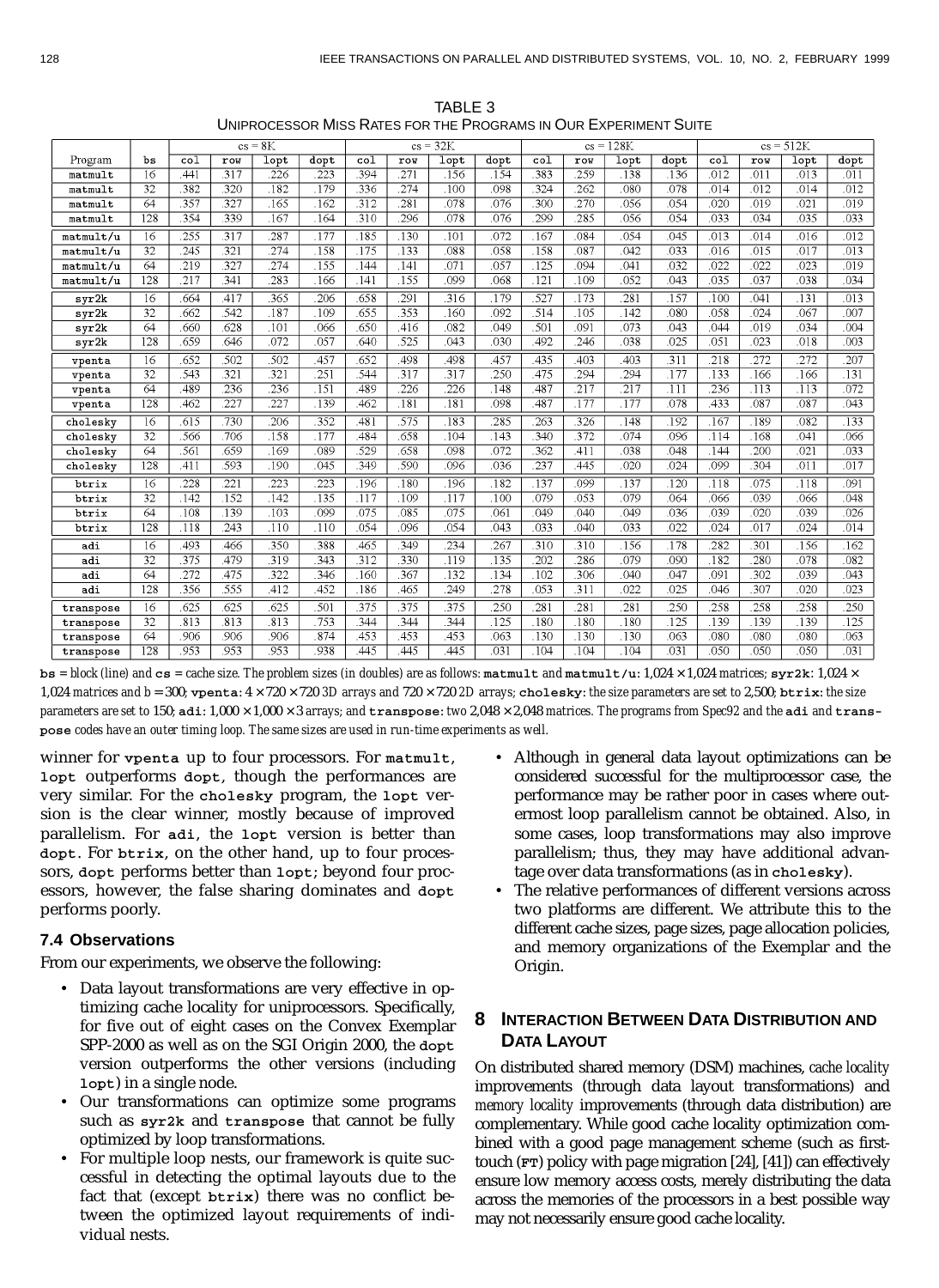

Fig. 3. Execution times in Convex Exemplar. (a) matmult (no unrolling), (b) matmult (unrolling factor = 4), (c) syr2k, (d) vpenta, (e) cholesky, (f) btrix, (g) adi, (h) transpose.

We would like to delve a bit more into this interplay between cache locality optimization, page management policies, and data distribution on DSM machines. A detailed study of such interactions along with how a compiler can optimize codes for good overall performance, however, is beyond the scope of this paper. In the Convex Exemplar SPP-2000, the page placement policy is round robin (RR), where the pages are allocated in a round-robin fashion across processors. In the experiments presented in the previous section, we used this policy.<sup>2</sup> The SGI Origin 2000, on the other hand, uses FT as the default policy but provides a couple of environment variables and system calls to select

<sup>2.</sup> Although under the SPP-UX operating system there is a utility called "mpa" which can be used to set some of the global attributes (programwide policies such as which memory class different data structure types map to, etc.), using this utility appropriately does not seem trivial.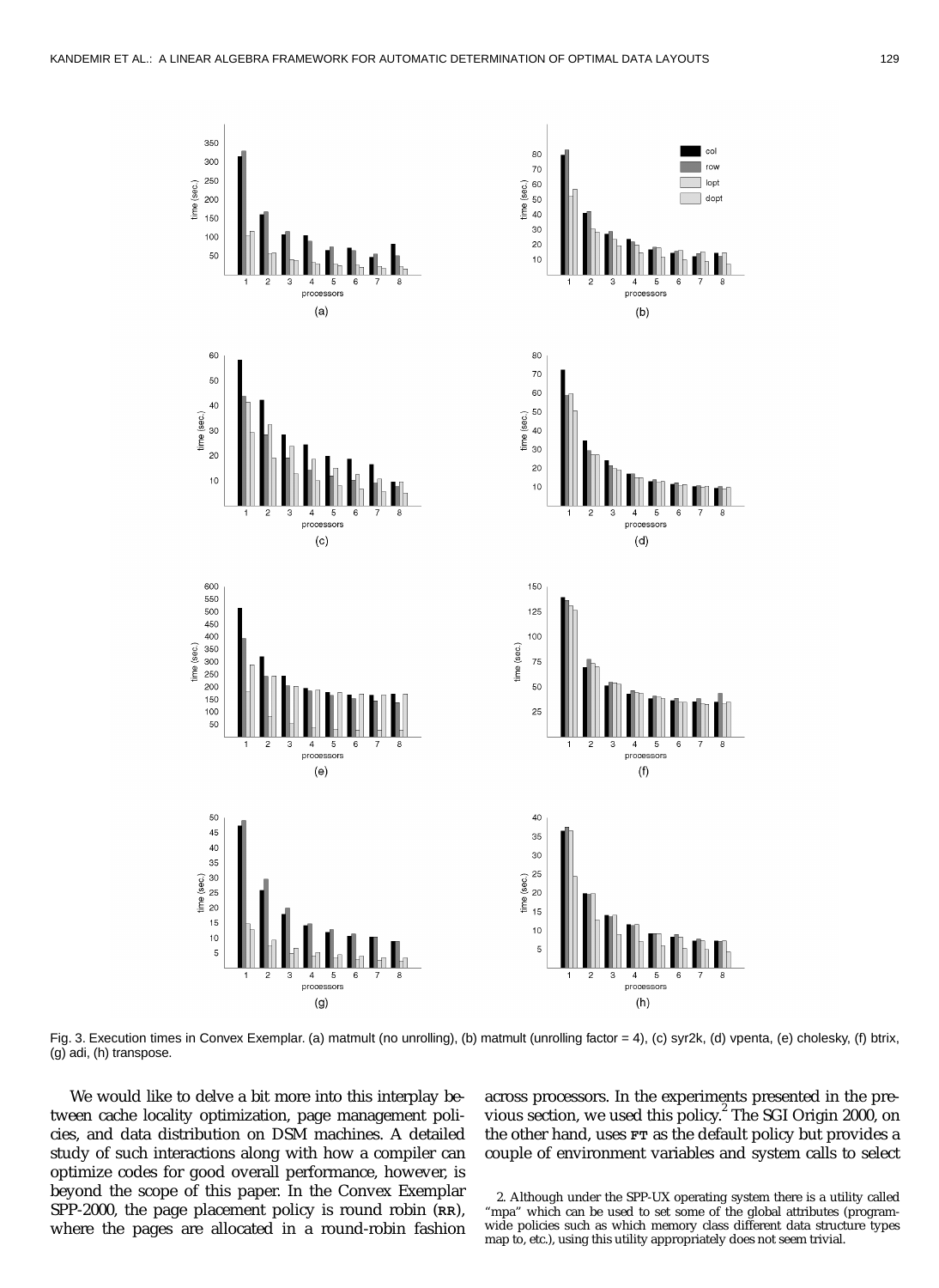

Fig. 4. Execution times in SGI Origin 2000. (a) matmult (no unrolling), (b) matmult (unrolling factor = 4), (c) syr2k, (d) vpenta, (e) cholesky, (f) btrix, (g) adi, (h) transpose.

RR policy, as well as to enable or disable page migration. In the experiments on the SGI Origin, we employed the default FT page allocation policy. We have chosen the SGI Origin as our example target in this section for investigating the interplay between cache locality and memory locality since this machine not only supports user controllable page management strategies, but also HPF-like data distribution compiler directives [6]. A typical directive is of the form distribute  $U(\langle dist_1 \rangle, \langle dist_2 \rangle, \cdots, \langle dist_m \rangle)$ , where *U* is an *m*-dimensional array and 〈*disti* 〉 may be one of *block*, *cyclic*, *cyclic* 〈*expr*〉, or ∗,

with the same meaning as in HPF. Explicit data distribution is allowed to be *regular* or *reshaped* [6]. In a regular distribution, each processors' portion is mapped onto pages from its own memory. In a reshaped distribution, the layout of data within the virtual address space is changed to make the data accessed by each processor local. For example, column-wise distribution of a very large array which is stored row-major in memory may require reshaped distribution.

In theory, a compiler can use automatic static (e.g., [13], [35], [23], [11], [38], [27], [7]) or dynamic (e.g., [12], [32], [3])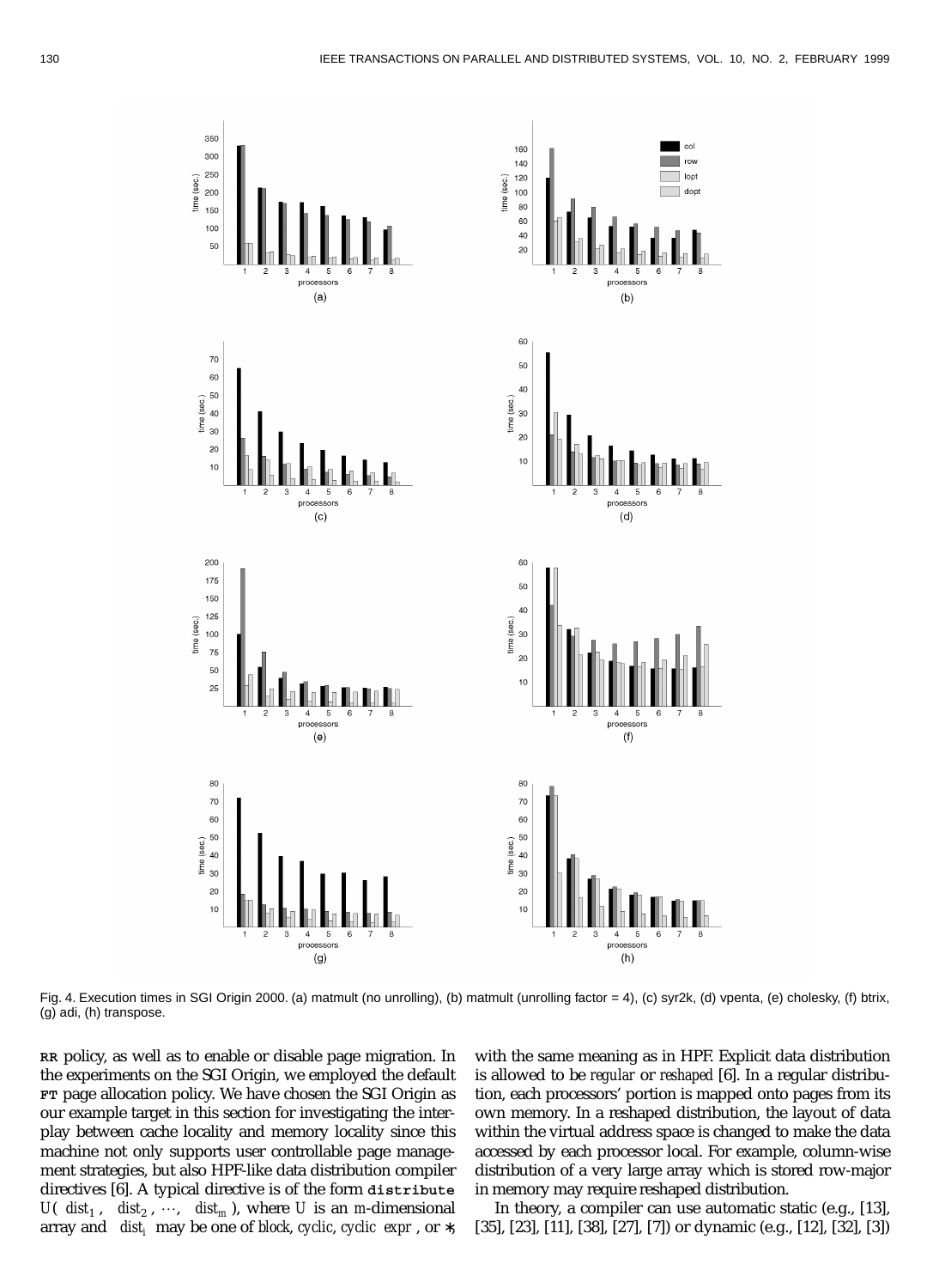

Fig. 5. Miss decomposition for different versions of matrix transpose for (a)  $1,000 \times 1,000$  and (b)  $5,000 \times 5,000$  double-precision matrices on eight processors of the SGI Origin.

data distribution methods developed for message-passing architectures or nonuniform memory access (NUMA) machines; once the optimal data distributions are determined, the appropriate distribution directives can be inserted in the code.

We considered the C versions of transpose and matmult as case studies. We chose these programs as, given an outermost loop parallelism, it is easy to find good data distributions for them using the techniques in the literature (e.g., [13]). Figs. 5a and 5b show the breakdown of misses into three classes, primary cache (PC), secondary cache (SC), and translation look aside buffer (TLB) misses, for the transpose code on eight processors using  $1,000 \times 1,000$ and  $5,000 \times 5,000$  matrices, respectively. There is an outermost timing loop which iterates 10 times. The first four bars in each figure correspond to (cache) unoptimized programs, whereas the remaining four bars correspond to cacheoptimized programs using the approach explained in this paper. FT, RR, RG, and RS correspond to the program versions with the first-touch, round-robin, regular distribution, and reshaped distribution, respectively. In the case of regular distribution, one of the arrays is distributed row-wise, whereas the other is distributed column-wise to eliminate communication. But, since the memory layout is *row-major*, the column-wise distributed layout will cause memory locality problems unless it is reshaped.

From Fig. 5a we can see that if no layout optimization is performed, the FT, RR, and RG versions exhibit similar behavior. The RS version, on the other hand, reduces the TLB misses significantly and reduces some of the PC misses. When we apply layout optimizations, there is a huge reduction in PC and TLB misses for almost all versions. The RG and RS versions additionally reduce the number of SC misses. We note that the performance of the program under layout optimization becomes almost independent of data distribution. When the input size is increased, if no layout optimization is done, the RS version reduces the TLB misses, but increases the PC misses as the data size is much larger compared to the size of the first-level cache. With layout optimizations, all types of misses are reduced significantly. But since the R10000 is a complex, super-scalar processor, a lot of misses can be hidden (concurrently serviced with the ongoing computation); therefore, the ultimate

criterion is the execution times. The execution times are shown in Figs. 6a and 6b for eight processors. It is clear that in the optimized programs the RG and the RS versions behave similarly and result in the best performance. It should be emphasized that in the Origin that we used there is approximately a 1:2 ratio between the local and remote memory latencies. This fact makes the FC and SC misses as important as the TLB misses.

The miss decomposition for our second example, matmult, is shown in Fig. 7a for  $2,500 \times 2,500$  matrices on eight processors. It is interesting to note that the (cache) unoptimized RS version and the cache-optimized versions show similar performance. The execution times in Fig. 7b also follow the same trend showing that the best version is the layout optimized RG code.

It is important to understand the reason why these two examples behave differently. In the transpose code, there are accesses to two arrays with different optimal layouts. The best data decomposition is to distribute one of the arrays in (*block*, ∗) fashion and the other in (∗, *block*) fashion. But, even after optimal data distribution, we still need data layout optimizations to optimize all references for perfect spatial locality. That is why the memory optimized version (without cache optimizations) does not exhibit good cache locality. In matmult, on the other hand, after the reshape, the loop transformation framework of the SGI Origin is able to optimize all the transformed references for locality. In that case, both the pure memory-optimized version and the pure cache-optimized version result in competitive codes.

In conclusion, optimizing compilers should attempt to improve both cache and memory locality in a unified framework. As far as the method presented in this paper is concerned, under a fixed data distribution (or page allocation) strategy, we obtain improvements using data layout transformations over the unoptimized programs.

## **9 RELATED WORK**

Loop transformations have been used for optimizing cache locality in several papers [26], [43], [30]. Results have shown that on several architectures the speedups achieved by loop transformations alone can be quite large. McKinley et al. [30] offer a unified optimization technique consisting of loop permutation, loop fusion, and loop distribution. By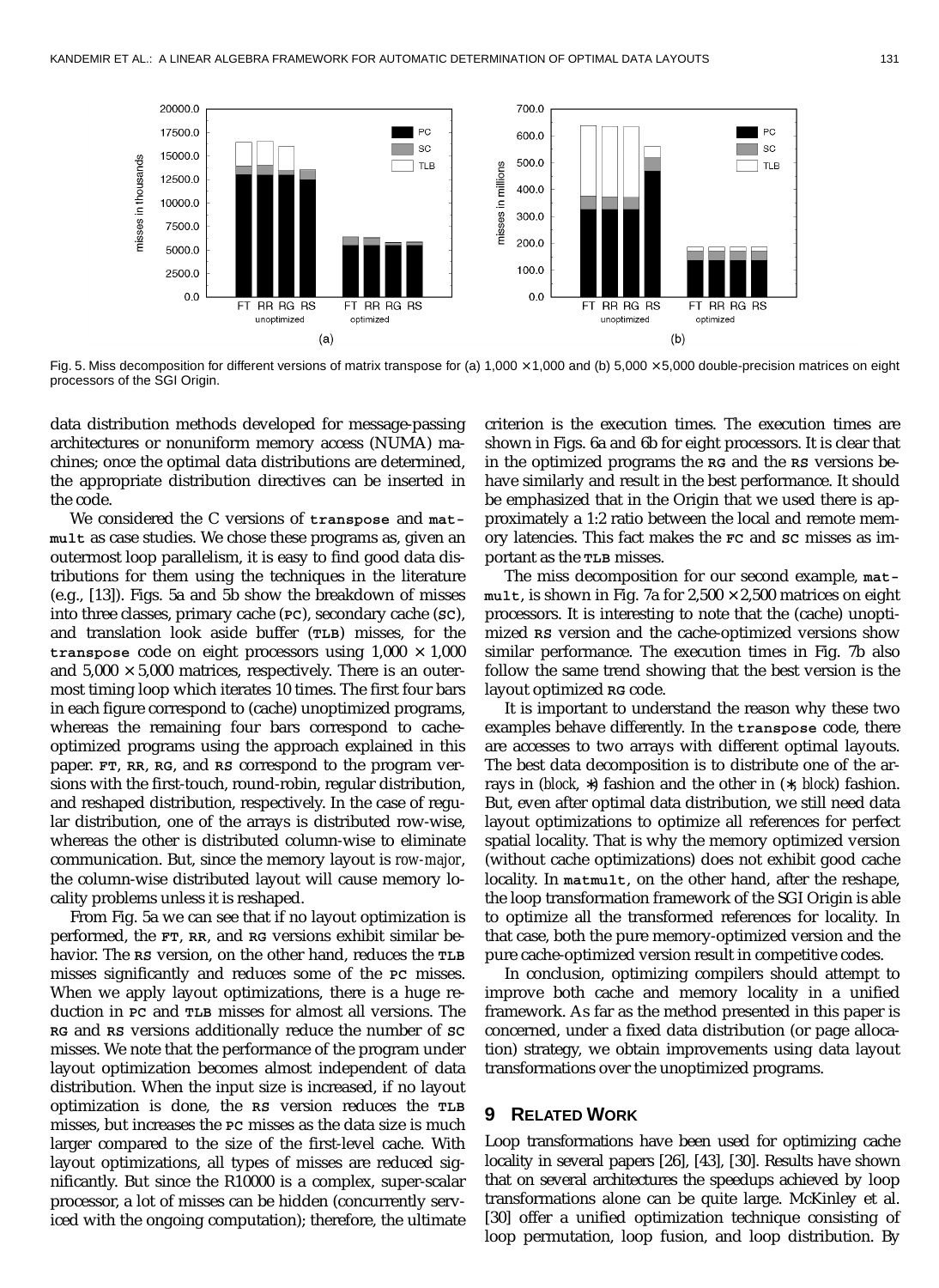

Fig. 6. Execution times for different versions of matrix transpose for (a) 1,000  $\times$  1,000 and (b) 5,000  $\times$  5,000 double-precision matrices on eight processors of the SGI Origin.



Fig. 7. Miss decomposition (a) and execution times (b) for different versions of multiply with  $2,500 \times 2,500$  double-precision matrices on eight processors of the SGI Origin.

considering iteration space transformations only, they obtain impressive speedups for several programs. Wolf and Lam [43] propose a data locality optimization algorithm based on a mathematical description of reuse. They identify and quantify reuse within an iteration space. They use vector spaces to represent the directions where reuse occurs and define different types of reuses found in dense matrix programs. Their approach is sort of exhaustive in the sense that they try all possible subsets of the loops in the nest and (if necessary) by applying unimodular transformations, they bring the subset with the best potential reuse into the innermost positions. In comparison, Li [26] describes a data reuse model and a compiler algorithm called height reduction to improve cache locality. He discusses the concept of a data reuse vector and defines its height as the number of dimensions from the first nonzero entry to the last entry. The nonzero entries of a reuse vector indicate that there are reuses carried by the corresponding loops. The algorithm assigns priorities to reuse vectors depending on the number of times they occur, and reduces the height of a global reuse matrix starting from the reuse vector of highest priority. As compared with Wolf and Lam's approach, Li's approach is faster and can keep reuse vector information more precisely. None of [43], [26], or [30] considers data space transformations. In this paper, we show that data space transformations can also make difference on the locality properties of the programs. Moreover, for some cases they are applicable where iteration space transformations are not.

Only a few papers have considered data transformations to optimize locality. O'Boyle and Knijnenburg [31] focus on restructuring the code given a data transformation matrix, though they show their method can be used for optimizing spatial locality. In comparison, we concentrate more on the problem of determining suitable layouts, deriving a simple technique that can be applicable to multiple nests as well. Anderson et al. [2] propose a data transformation technique for distributed shared memory machines. By using two types of data transformations (strip-mining and permutation), they try to make the data accessed by the same processor contiguous in the shared address space. Their algorithm inherits parallelism decisions made by a previous phase of the SUIF compiler [42]. While they restrict themselves to strip-mining and permutation only, we consider all types of layout transformations expressible by hyperplanes. This allows compiler, for instance, to optimize the syr2k code. Ju and Dietz [18] present a systematic approach that integrates data layout optimizations and loop transformations to reduce cache coherence overhead. Since their work focuses on reducing coherence misses, it is not directly comparable to ours. Cierniak and Li [8] present a unified approach to optimize locality. Their approach employs both data space and iteration space transformations. The notion of "stride vector" is introduced and an optimization strategy is developed for obtaining the desired mapping vectors and transformation matrix. The main drawbacks of this approach are as follows: 1) Their method conducts an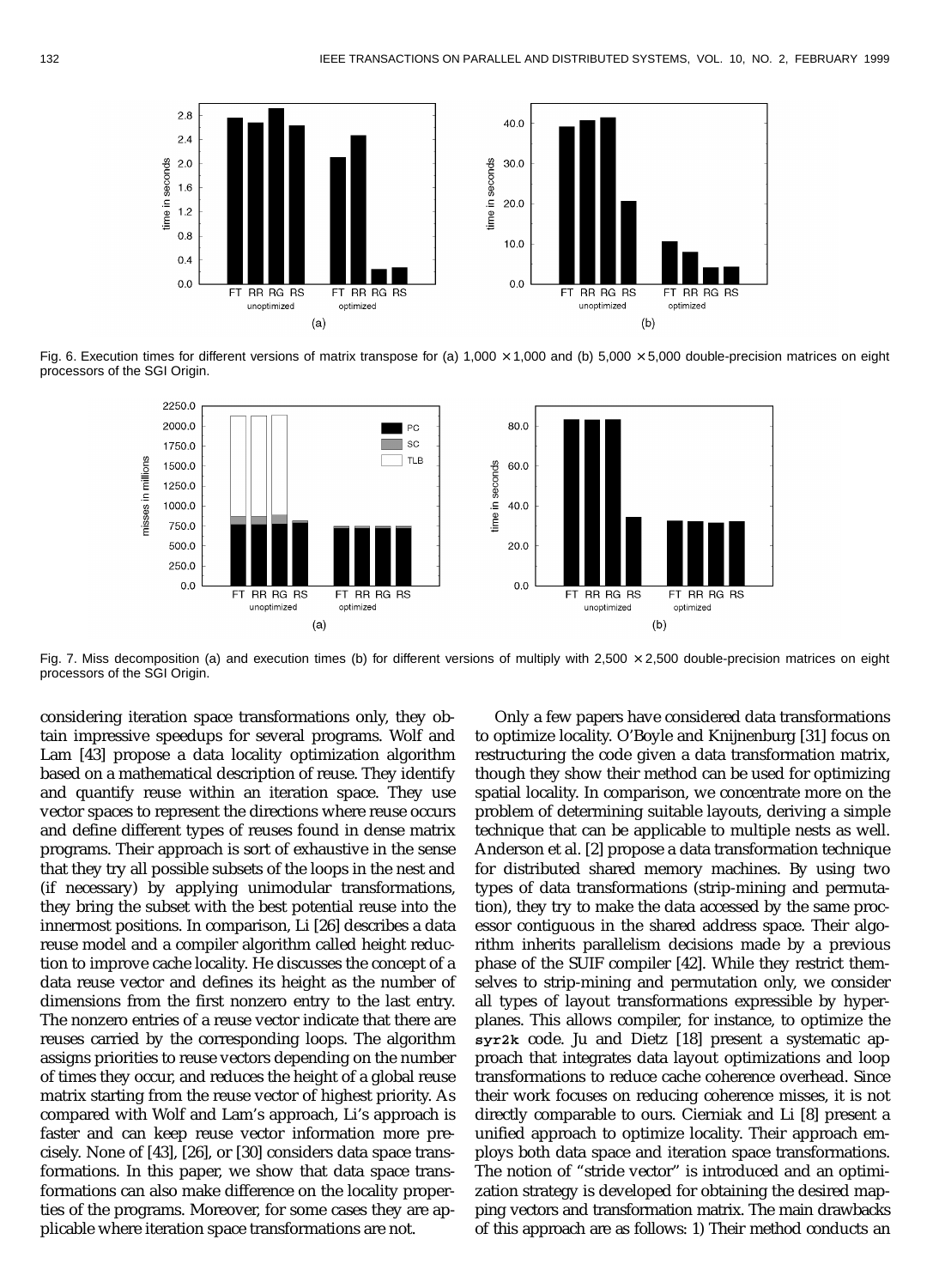exhaustive search in a constrained search space for the best transformation; 2) It restricts the search space by enforcing the entries of the iteration space transformation matrix to be 1 or 0; 3) The memory mappings considered are a subset of possible mappings and do not contain diagonal (or skewed) mappings; and 4) Their approach depends on array bounds. This, in turn, implies either availability of these bounds during compilation or manipulation of symbolic expressions. Leung and Zahorjan [25] present an array restructuring framework to optimize locality. Our work differs from theirs in several points: First, our technique is based on explicit representation of memory layouts. This is important because we plan to embed an iteration space transformation approach in our framework. Under such a unified framework, we will be able to transform a loop nest assuming (say) a diagonal memory layout. Second, our technique finds optimal memory layouts in a single step rather than first determining a transformation matrix and then refining it for minimizing memory space using expensive Fourier-Motzkin elimination. Third, their code generation algorithm is also different from ours. Previous work of the authors [21], [22] considers only dimension reindexing and like [8] uses a sort of exhaustive search to detect array layouts. In contrast to [21], [22], and [8], the approach explained in this paper considers a much larger search space for memory layouts and finds the optimal layouts in a single step.

Finally, as mentioned earlier, there is a huge body of work on automatic data distribution on distributed memory machines (e.g., [7], [3], [11], [12], [13], [23], [27], [32], [38], [36]). The interplay between that work and ours was discussed earlier in the paper.

#### **10 SUMMARY**

In this paper, we presented an approach based on the theory of hyperplanes and the linear algebra framework used by parallelizing compilers for optimizing memory layouts of arrays. Our approach divides the layout optimization problem into two subproblems: 1) detecting optimal layouts for each array, and 2) implementing optimal layouts within a compiler that has a default layout for all arrays. We mainly concentrated on the first subproblem and showed that our technique can work with different compilers with different default layouts. We also presented some important results about data layout optimizations and showed that for given a loop nest, data layout transformations can be used to obtain perfect spatial locality, provided that some conditions are satisfied. Experimental results on a Convex Exemplar SPP-2000 and an SGI Origin 2000 indicate that our framework can find opportunities for optimizing spatial locality without changing the access pattern of the loops. Our technique can be applied to any architecture with a memory hierarchy including uniprocessor machines. We are working on integrating loop and data transformations in a unified framework based on hyperplanes.

### **ACKNOWLEDGMENTS**

A preliminary version of this paper appears in the *Proceedings of the 1998 ACM International Conference on Supercomputing*

(*ICS'98*). Mahmut Kandemir, Alok Choudhary, and Nagaraj Shenoy were supported in part by U.S. National Science Foundation Young Investigator Award CCR-9357840, U.S. National Science Foundation Grant CCR-9509143, and U.S. Air Force Materials Command under contract F30602-97-C-0026. Prithviraj Banerjee was supported in part by the U.S. National Science Foundation under Grant CCR-9526325 and in part by DARPA under contract DABT-63-97-C-0035. J. Ramanujam was supported in part by U.S. National Science Foundation Young Investigator Award CCR-9457768 and U.S. National Science Foundation Grant CCR-9210422.

#### **REFERENCES**

- [1] B. Appelbe and B. Lakshmanan, "Optimizing Parallel Programs Using Affinity Regions," *Proc. 1993 Int'l Conf. Parallel Processing,* pp. 246–249, St. Charles, Ill., Aug. 1993.
- [2] J. Anderson, S. Amarasinghe, and M. Lam, "Data and Computation Transformations for Multiprocessors," *Proc. Fifth ACM SIG-PLAN Symp. Principles and Practice of Parallel Programming*, pp. 166– 178, Santa Barbara, Calif., July 1995.
- [3] J. Anderson and M. Lam, "Global Optimizations for Parallelism and Locality on Scalable Parallel Machines," *Proc. SIGPLAN Conf. Programming Language Design and Implementation*, pp. 112–125, Albuquerque, N.M., June 1993.
- [4] U. Banerjee, *Dependence Analysis for Supercomputing.* Norwell, Mass.: Kluwer Academic, 1988.
- [5] U. Banerjee, "Unimodular Transformations of Double Loops," *Advances in Languages and Compilers for Parallel Processing*, A. Nicolau et al., eds. MIT Press, 1991.
- [6] R. Chandra, D. Chen, R. Cox, D. Maydan, N. Nedeljkovic, and J. Anderson, "Data-Distribution Support on Distributed-Shared Memory Multiprocessors," *Proc. SIGPLAN Conf. Programming Language Design and Implementation*, pp. 334–345, Las Vegas, Nev., 1997.
- [7] S. Chatterjee, J. Gilbert, R. Schreiber, and S. Teng, "Optimal Evaluation of Array Expressions on Massively Parallel Machines," *ACM Trans. Programming Languages and Systems,* vol. 17, no. 1, pp. 123-156, Jan. 1995.
- [8] M. Cierniak and W. Li, "Unifying Data and Control Transformations for Distributed Shared Memory Machines," *Proc. SIGPLAN Conf. Programming Language Design and Implementation*, pp. 205– 217, La Jolla, Calif., June 1995.
- [9] J.J. Dongarra, J.D. Croz, S. Hammarling, and I. Duff, "A Set of Level 3 Basic Linear Algebra Subprograms," *ACM Trans. Mathematical Software*, vol. 16, no. 1, pp. 1–17, Mar. 1990.
- [10] D. Gannon, W. Jalby, and K. Gallivan, "Strategies for Cache and Local Memory Management by Global Program Transformations," *J. Parallel and Distributed Computing*, vol. 5, no. 5, pp. 587– 616, Oct. 1988.
- [11] J. Garcia, E. Ayguade, and J. Labarta, "A Novel Approach Towards Automatic Data Distribution," *Proc. Supercomputing'95*, San Diego, Calif., Dec. 1995.
- [12] J. Garcia, E. Ayguade, and J. Labarta, "Dynamic Data Distribution with Control Flow Analysis," *Proc. Supercomputing'96*, Pittsburgh, Penn., Nov. 1996.
- [13] M. Gupta and P. Banerjee, "Demonstration of Automatic Data Partitioning Techniques for Parallelizing Compilers on Multicomputers," *IEEE Trans. Parallel and Distributed Systems*, vol. 3, no. 2, pp. 179–193, Mar. 1992.
- [14] M. Hill and A. Smith, "Evaluating Associativity in CPU Caches," *IEEE Trans. Computers*, vol. 38, no. 12, pp. 1,612–1,630, Dec. 1989.
- [15] "NWChem: A Computational Chemistry Package for Parallel Computers," version 1.1, High Performance Computational Chemistry Group, Pacific Northwest Laboratory, Richland, Wash., 1995.
- [16] C. Huang and P. Sadayappan, "Communication-Free Partitioning of Nested Loops," *J. Parallel and Distributed Computing*, vol. 19, pp. 90–102, 1993.
- [17] T. Jeremiassen and S. Eggers, "Reducing False Sharing on Shared Memory Multiprocessors through Compile Time Data Transformations," Proc. Fifth ACM SIGPLAN Symp. Principles and Practice  $"$  *Proc. Fifth ACM SIGPLAN Symp. Principles and Practice of Parallel Programming*, pp. 179–188, Santa Barbara, Calif., July 1995.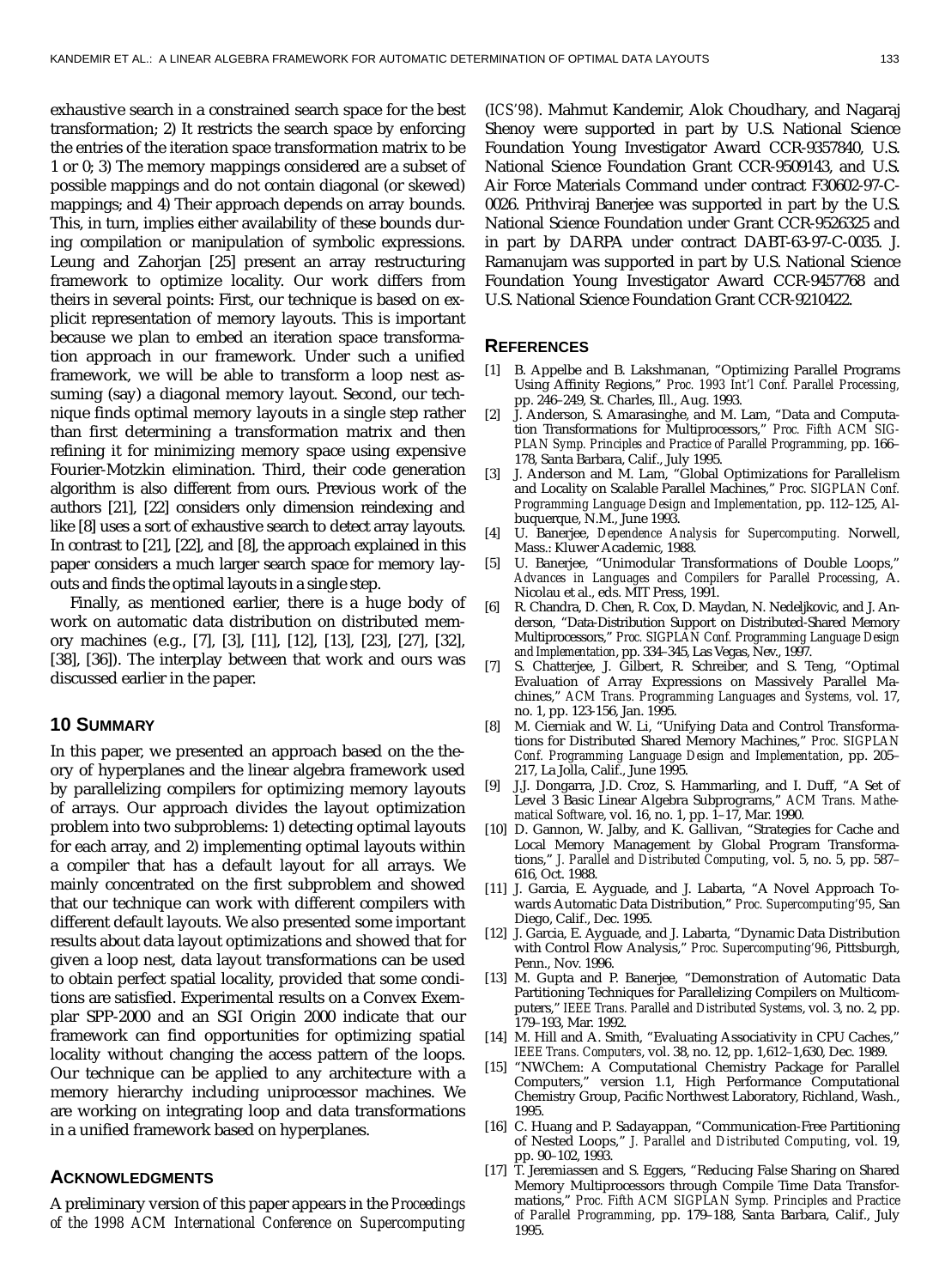- [18] Y. Ju and H. Dietz, "Reduction of Cache Coherence Overhead by Compiler Data Layout and Loop Transformation," *Languages and Compilers for Parallel Computing,* U. Banerjee et al., eds., pp. 344– 358, 1992.
- [19] M. Kandemir, A. Choudhary, J. Ramanujam, and M. Kandaswamy, "Locality Optimization Algorithms for Compilation of Out-of-Core Codes," *J. Information Science and Eng.*, vol. 14, no. 1, pp. 107–138, Mar. 1998.
- [20] M. Kandemir, A. Choudhary, J. Ramanujam, and R. Bordawekar, "Compilation Techniques for Out-of-Core Parallel Computations," *Parallel Computing,* vol. 24, nos. 3-4, pp. 597–628, June 1998.
- [21] M. Kandemir, J. Ramanujam, and A. Choudhary, "A Compiler Algorithm for Optimizing Locality in Loop Nests," *Proc. 11th ACM Int'l Conf. Supercomputing*, pp. 269–276, Vienna, July 1997.
- [22] M. Kandemir, J. Ramanujam, and A. Choudhary, "Compiler Algorithms for Optimizing Locality and Parallelism on Shared and Distributed Memory Machines," *Proc. 1997 Int'l Conf. Parallel Architectures and Compilation Techniques (PACT '97)*, pp. 236–247, San Francisco, Nov. 1997.
- [23] K. Kennedy and U. Kremer, "Automatic Data Layout for High Performance Fortran," *Proc. Supercomputing '95*, San Diego, Calif., Dec. 1995.
- [24] J. Laudon and D. Lenoski, "The SGI Origin: A cc-NUMA Highly Scalable Server," *Proc. 24th Ann. Int'l Symp. Computer Architecture*, May 1997.
- [25] S.-T. Leung and J. Zahorjan, "Optimizing Data Locality by Array Restructuring," Technical Report TR 95-09-01, Dept. of Computer Science and Eng., Univ. of Washington, Sept. 1995.
- [26] W. Li, "Compiling for NUMA Parallel Machines," PhD thesis, Cornell Univ., Ithaca, N.Y., 1993.
- [27] J. Li and M. Chen, "Compiling Communication Efficient Programs for Massively Parallel Machines," *J. Parallel and Distributed Computing*, vol. 2, no. 3, pp. 361–376, 1991.
- [28] M. Mace, *Memory Storage Patterns in Parallel Processing*. Boston: Kluwer Academic, 1987.
- [29] V. Maslov, "Delinearization: An Efficient Way to Break Multi-Loop Dependence Equations," *Proc. SIGPLAN Conf. Programming Language Design and Implementation*, pp. 152–161, San Francisco, June 1992.
- [30] K. McKinley, S. Carr, and C.W. Tseng, "Improving Data Locality with Loop Transformations," *ACM Trans. Programming Languages and Systems,* vol. 18, no. 4, pp. 424–453, July 1996.
- [31] M. O'Boyle and P. Knijnenburg, "Non-Singular Data Transformations: Definition, Validity, Applications," *Proc. Sixth Workshop Compilers for Parallel Computers*, pp. 287–297, Aachen, Germany, 1996.
- [32] D. Palermo and P. Banerjee, "Automatic Selection of Dynamic Data Partitioning Schemes for Distributed-Memory Multicomputers," *Proc. Eighth Workshop Languages and Compilers for Parallel Computing*, Columbus, Ohio, pp. 392–406, 1995.
- [33] J. Ramanujam, "Compile-Time Techniques for Parallel Execution of Loops on Distributed Memory Multiprocessors," PhD thesis, The Ohio State Univ., Columbus, Ohio, 1990. Also available from University Microfilms Inc. as Document 91-11789.
- [34] J. Ramanujam, "Non-Unimodular Transformations of Nested Loops," *Proc. Supercomputing 92*, Minneapolis, Minn., pp. 214–223, Nov. 1992.
- [35] J. Ramanujam and A. Narayan, "Integrating Data Distribution and Loop Transformations for Distributed Memory Machines,' *Proc. Seventh SIAM Conf. Parallel Processing for Scientific Computing,* D. Bailey et al., eds., pp. 668–673, Feb. 1995.
- [36] J. Ramanujam and P. Sadayappan, "Compile-Time Techniques for Data Distribution in Distributed Memory Machines," *IEEE Trans. Parallel and Distributed Systems*, vol. 2, no. 4, pp. 472–482, Oct. 1991.
- [37] A. Schrijver, *Theory of Linear and Integer Programming*. John Wiley, 1986.
- [38] S. Tandri and T. Abdelrahman, "Automatic Partitioning of Data and Computations on Scalable Shared Memory Multiprocessors," *Proc. 1997 Int'l Conf. Parallel Processing*, pp. 64–73, Bloomingdale, Ill., Aug. 1997.
- [39] J. Torrellas, M. Lam, and J. Hennessey, "False Sharing and Spatial Locality in Multiprocessor Caches," *IEEE Trans. Computers*, vol. 43, no. 6, pp. 651–663, June 1994.
- [40] E. Torrie, C. Tseng, M. Martonosi, and M. Hall, "Evaluating the Impact of Advanced Memory Systems on Compiler-Parallelized Codes," *Proc. Int'l Conf. Parallel Architectures and Compilation Techniques*, Limassol, Cyprus, June 1995.
- [41] B. Verghese, S. Devine, A. Gupta, and M. Rosenblum, "Operating System Support for Improving Data Locality on cc-NUMA Compute Servers," *Proc. Seventh Int'l Conf. Architectural Support for Programming Languages and Operating Systems*, pp. 279–289, Cambridge, Mass., Oct. 1996.
- [42] R. Wilson, R. French, C. Wilson, S. Amarasinghe, J. Anderson, S. Tjiang, S. Liao, C. Tseng, M. Hall, M. Lam, and J. Hennessy, "SUIF: An Infrastructure for Research on Parallelizing and Optimizing Compilers," *ACM SIGPLAN Notices*, vol. 29, no. 12, pp. 31–37, Dec 1994.
- [43] M. Wolf and M. Lam, "A Data Locality Optimizing Algorithm," *Proc. SIGPLAN Conf. Programming Language Design and Implementation*, pp. 30–44, Toronto, Canada, June 1991.
- [44] M. Wolfe, *High Performance Compilers for Parallel Computing*. Addison-Wesley, 1996.



**Mahmut Kandemir** is a PhD candidate in electrical engineering and computer science department at Syracuse University. He received a BS and an MS, both in computer engineering, from Istanbul Technical University. His research interests include different aspects of locality improvement techniques for cache memories, optimizations for I/O-intensive applications, and computer architecture. He is a student member of the IEEE Computer Society.



**Alok Choudhary** received his PhD from the University of Illinois, Urbana-Champaign, in electrical and computer engineering in 1989, an MS from the University of Massachusetts, Amherst, in 1986, and a BE (Honors) from Birla Institute of Technology and Science, Pilani, India, in 1982. He has been an associate professor in the Electrical and Computer Engineering Department at Northwestern University since September, 1996. From 1993 to 1996, he was an associate professor in the Electrical and Computer Engineering Depart-

ment at Syracuse University and, from 1989 to 1993, he was an assistant professor in the same department. He worked in industry for computer consultants prior to 1984.

Dr. Choudhary received the National Science Foundation's Young Investigator Award in 1993 (1993-1999). He has also received an IEEE Engineering Foundation award, an IBM Faculty Development award, and an Intel Research Council award. His main research interests are in high-performance computing and communication systems and their applications in many domains, including multimedia systems, information processing, and scientific computing. In particular, his interests lie in the design and evaluation of architectures and software systems (from system software such as runtime systems, compilers, and programming languages, to applications), high-performance servers, highperformance databases, and input-output. He has published more than 100 papers in various journals and conferences in the above areas. He has also written a book and several book chapters on the above topics. His research has been sponsored by (past and present) DARPA, the U.S. National Science Foundation, NASA, AFOSR, ONR, DOE, Intel, IBM, and TI. He is a member of the IEEE.



**Nagaraj Shenoy** received his MS and PhD in computer science from the Indian Institute of Science. He is currently a research associate professor at Northwestern University. Prior to that he was with the Center for Development of Advanced Computing (C-DAC), an Indian national research center. He headed several research groups at C-DAC from 1989-1997. His main research areas include parallel systems, parallel environments and tools, and automatic parallelization for parallel adaptive computing systems.